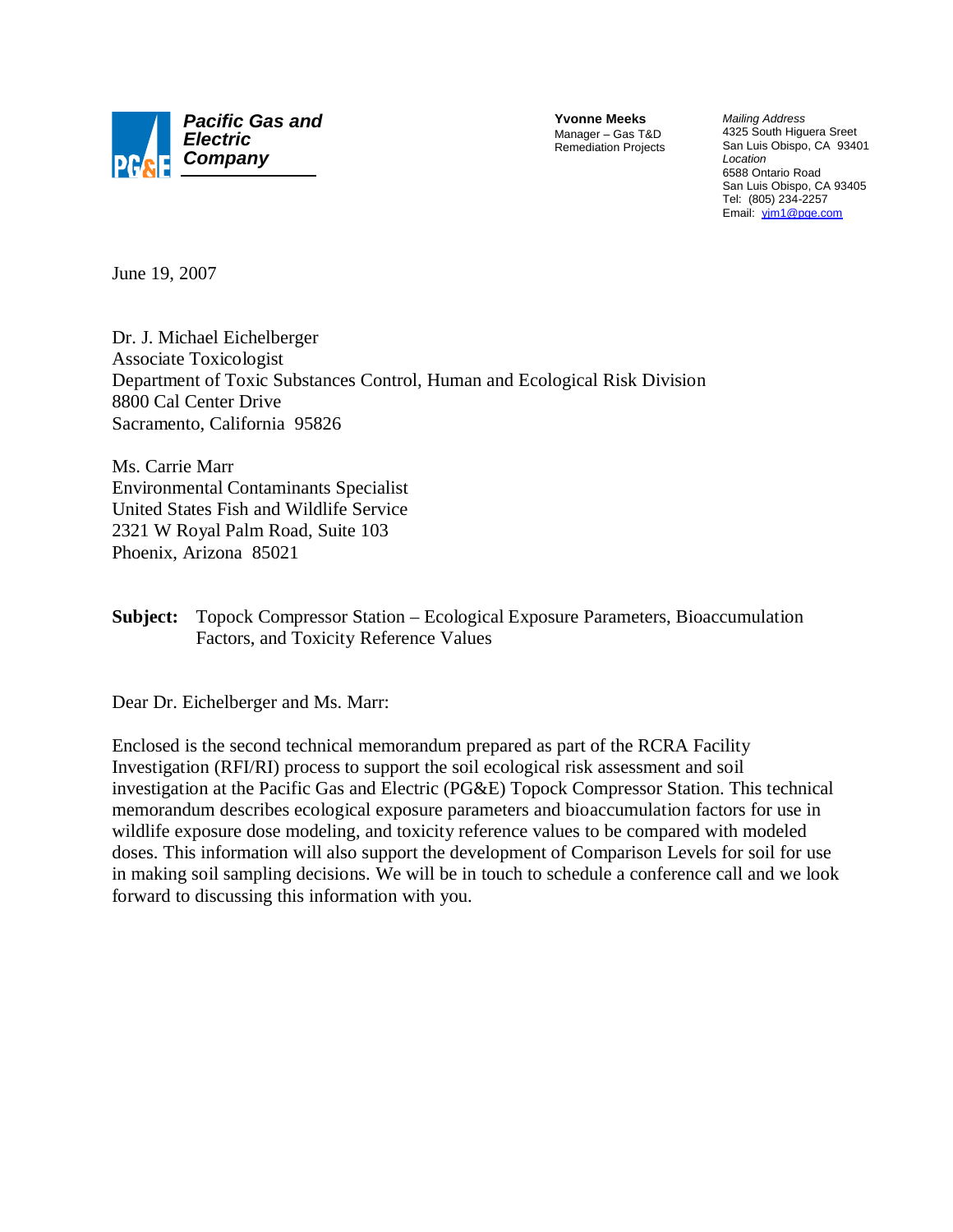If you have any questions regarding this memorandum, please call me at (805) 234-2257.

Sincerely,

Grown Mure

Yvonne Meeks Topock Project Manager

Enclosures:

Technical Memorandum: Topock Compressor Station – Ecological Exposure Parameters, Bioaccumulation Factors, and Toxicity Reference Values

cc: Lynn Wellman, USFWS Aaron Yue, DTSC Cathy Wolff-White, BLM Casey Padgett, USDOI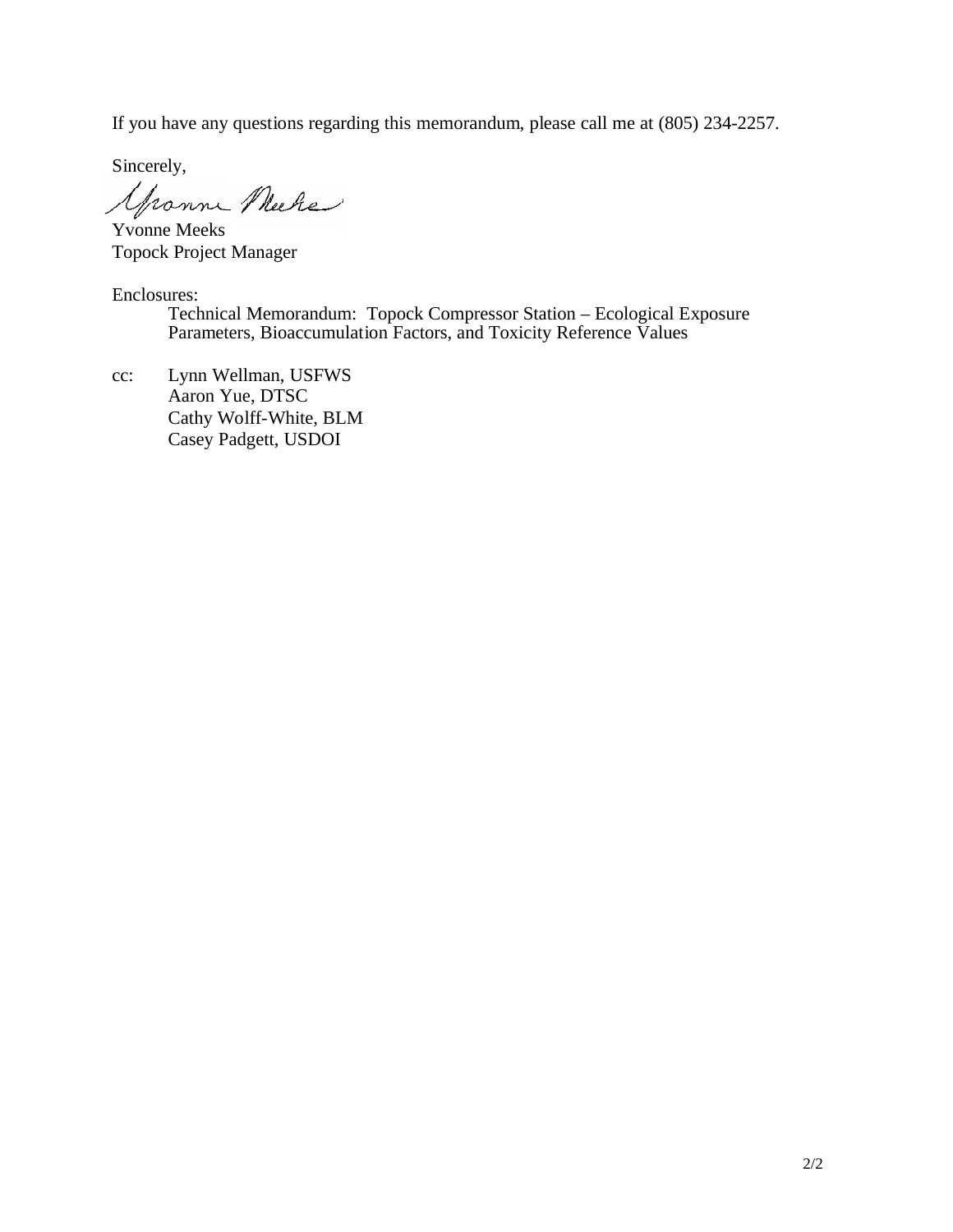

**MEMO**

To: Yvonne Meeks/PG&E

Copies:

From: Bridgette DeShields/Kim Walsh

Date: Case of the ARCADIS BBL Project No.: 19 June 2007 RC000689.0002

Subject: Topock Compressor Station – Ecological Exposure Parameters, Bioaccumulation Factors, and Toxicity Reference Values

This is the second technical memorandum in a series, prepared by ARCADIS U.S., Inc. (ARCADIS BBL [ABBL], formerly known as Blasland, Bouck & Lee, Inc.), that describes ecological risk assessment (ERA) components for future evaluation of areas of concern (AOCs) associated with the Pacific Gas and Electric (PG&E) Topock Compressor Station, located in San Bernardino County, California (the facility). The first memorandum (ABBL, 2007), described ecological conceptual site models (CSMs), assessment endpoints, and receptors of concern for the ERA for soil exposures outside the facility fenceline. The purpose of this memorandum is to describe ecological exposure parameters, bioaccumulation factors (BAFs), and toxicity reference values (TRVs) that will be used to estimate potential ecological risks associated with exposure to chemicals of potential concern (COPCs) in soil outside the facility fenceline.

### **Background**

PG&E is conducting investigative and remedial activities at the Topock Compressor Station located in San Bernardino County, California, 15 miles southeast of Needles (Figure 1 from Programmatic Biological Assessment (CH2M Hill, 2006). The facility is currently active and will continue operating into the foreseeable future. Historically, chromium was added to cooling water, and from 1951 to 1964 untreated wastewater was discharged to Bat Cave Wash (AOC-1) (CH2M Hill, 2005). In addition to AOC-1, there are six other AOCs and two undesignated areas outside the developed area of the compressor station (AOCs 4, 9, 10, 11, 12, and 14, and undesignated areas Potential Pipeline Disposal area and the Former

ARCADIS U.S., Inc. 2033 North Main Street Suite 340 Walnut Creek California 94596 Tel 925.274.1100 Fax 925.274.1103

Page: 1/19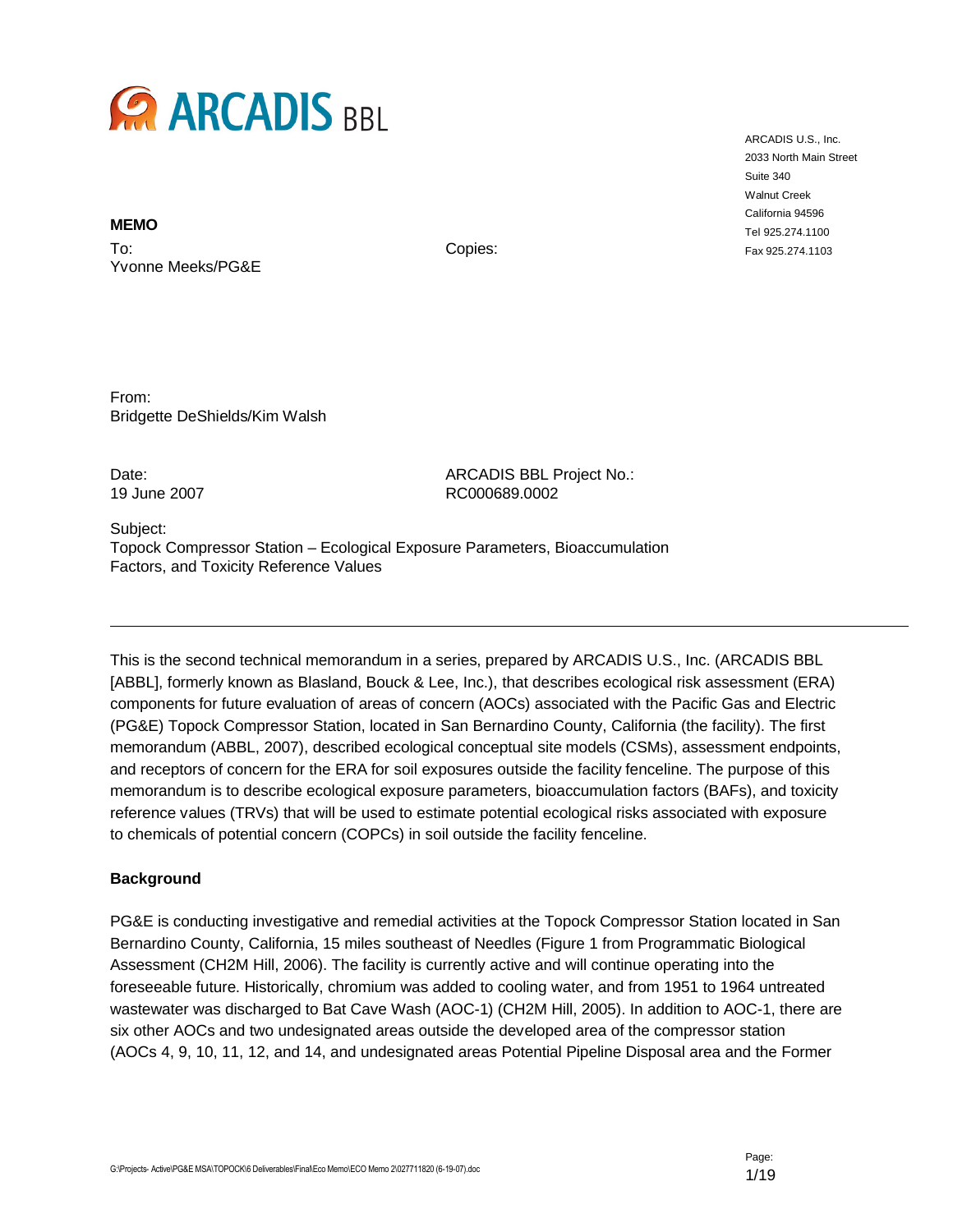300B Pipeline Liquids Tank area). Please refer to the first technical memorandum for additional sitespecific background information (ABBL, 2007).

The soil investigation study area is located in the Mojave Desert west of the Colorado River (Figure 1-3 from the Remedial Investigation Report; CH2M Hill, 2005). The Compressor Station borders the Havasu National Wildlife Refuge (HNWR) and Bureau of Reclamation lands. The ecological components described below are for use in evaluating the upland area comprised of creosote bush scrub and Mojave wash (Bat Cave Wash) (ABBL, 2007). This memorandum provides receptor-specific inputs related to the assessment endpoints for sufficient rates of survival, growth and reproduction to sustain avian and mammalian populations.

To calculate exposures to wildlife receptors, receptor-specific parameters will be used in the dose equation listed below.

$$
ADD_t = ADD_f + ADD_s
$$

Where:

 $ADD<sub>t</sub>$  = Total Average Daily Dose  $ADD_f = Average Daily Does resulting from food$  $ADD_s = Average$  Daily Dose resulting from soil

### **Exposure Parameters**

Species presence was previously evaluated and representative receptors were selected, consisting of:

- Gambel's quail (*Callipepla gambelii*) avian herbivore;
- Cactus wren (*Campylorhynchus brunneicapillus*) avian insectivore;
- Red-tailed hawk (*Buteo jamaicensis*) avian carnivore;
- Desert shrew (*Notiosorex crawfordi*) mammalian insectivore;
- Desert kit fox (*Vulpes macrotis*) mammalian carnivore; and
- Merriam's kangaroo rat (*Dipodomys merriami*) mammalian herbivore.

**Equation 1**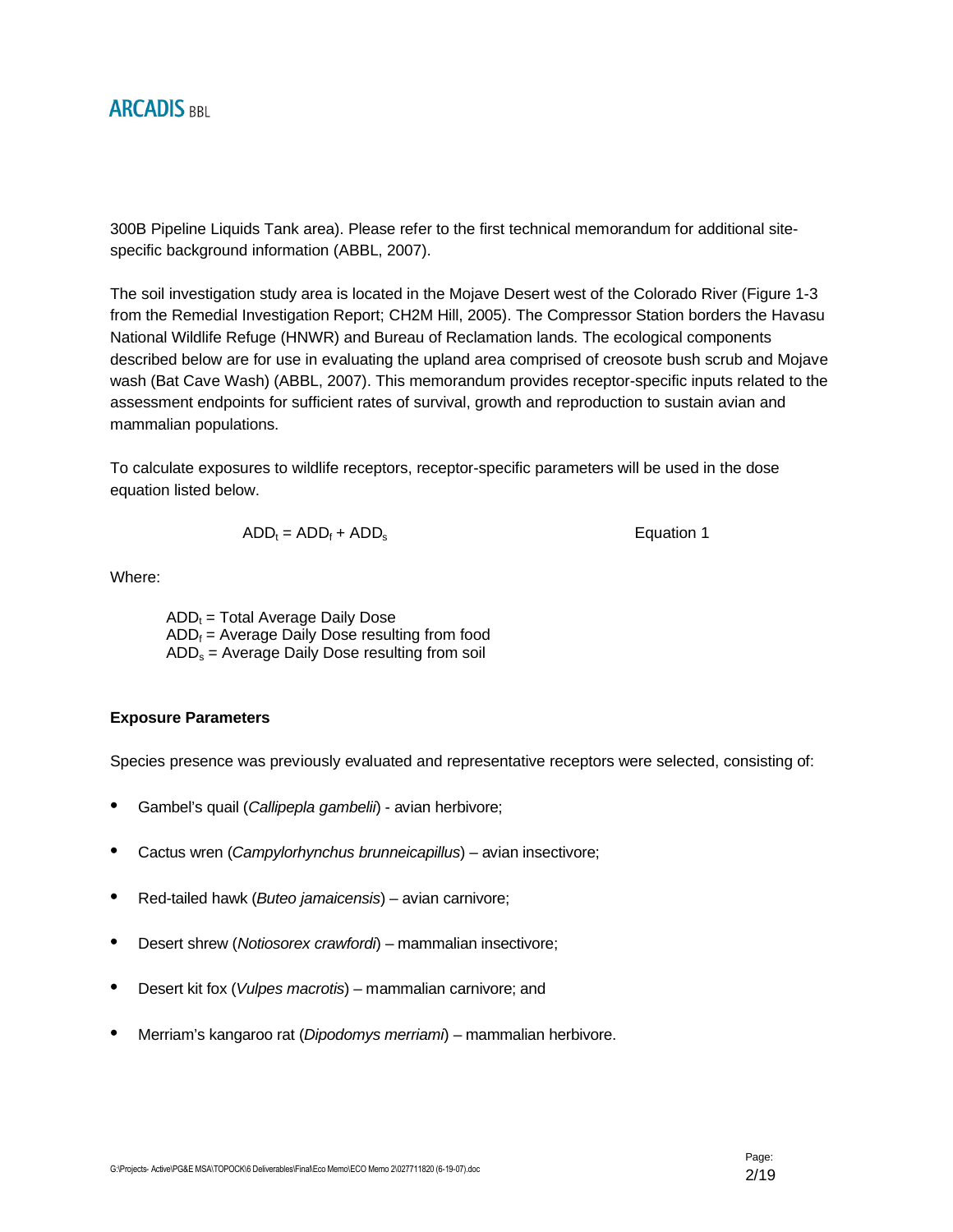The parameters described below will be used to assess survival, growth, and reproduction endpoints proposed in the first technical memorandum (ABBL, 2007). Exposure parameters were selected from the available literature. Species-specific values are proposed for the following exposure parameters and are presented in Table 1.

### Body Weight

Total body weights (BW; in kilograms [kg]) were selected for the red-tailed hawk and desert shrew based on data from the United States Environmental Protection Agency (USEPA) Wildlife Exposure Factors Handbook (USEPA,1993) using an average of adult male and female body weights. For the desert kit fox the body weight was selected from O'Farrell et al. (1986), as cited in the California Wildlife Biology, Exposure Factor, and Toxicity Database (CalEPA/Ecotox database [CalEPA, 2007]), using an average of adult male and female body weights. Body weights for Gambel's quail and the cactus wren were selected from sources cited in Birds of North America (2005). Gorsuch (1934), provided an average body weight for adult males and females for Gambel's quail, and Anderson and Anderson (1973) provided an average body weight of adult males and females for the cactus wren. A body weight for Merriam's kangaroo rat was obtained from Nagy (1999) as cited in Nagy (2001).

#### Dietary Composition

The diet type for each receptor was assumed using information from the California Department of Fish and Game Wildlife Notes (CDFG) (CalEPA, 2005). While dietary composition is likely more complex, following USEPA guidance (USEPA, 1997), it will be conservatively assumed that the diet of each receptor will consist of 100 percent (%) of the most contaminated food item as follows:

- Gambel's quail: 100% plants;
- Cactus wren: 100% invertebrates;
- Red-tailed hawk: 100% mammals;
- Desert shrew: 100% invertebrates;
- Desert kit fox: 100% mammals; and
- Merriam's kangaroo rat: 100% plants.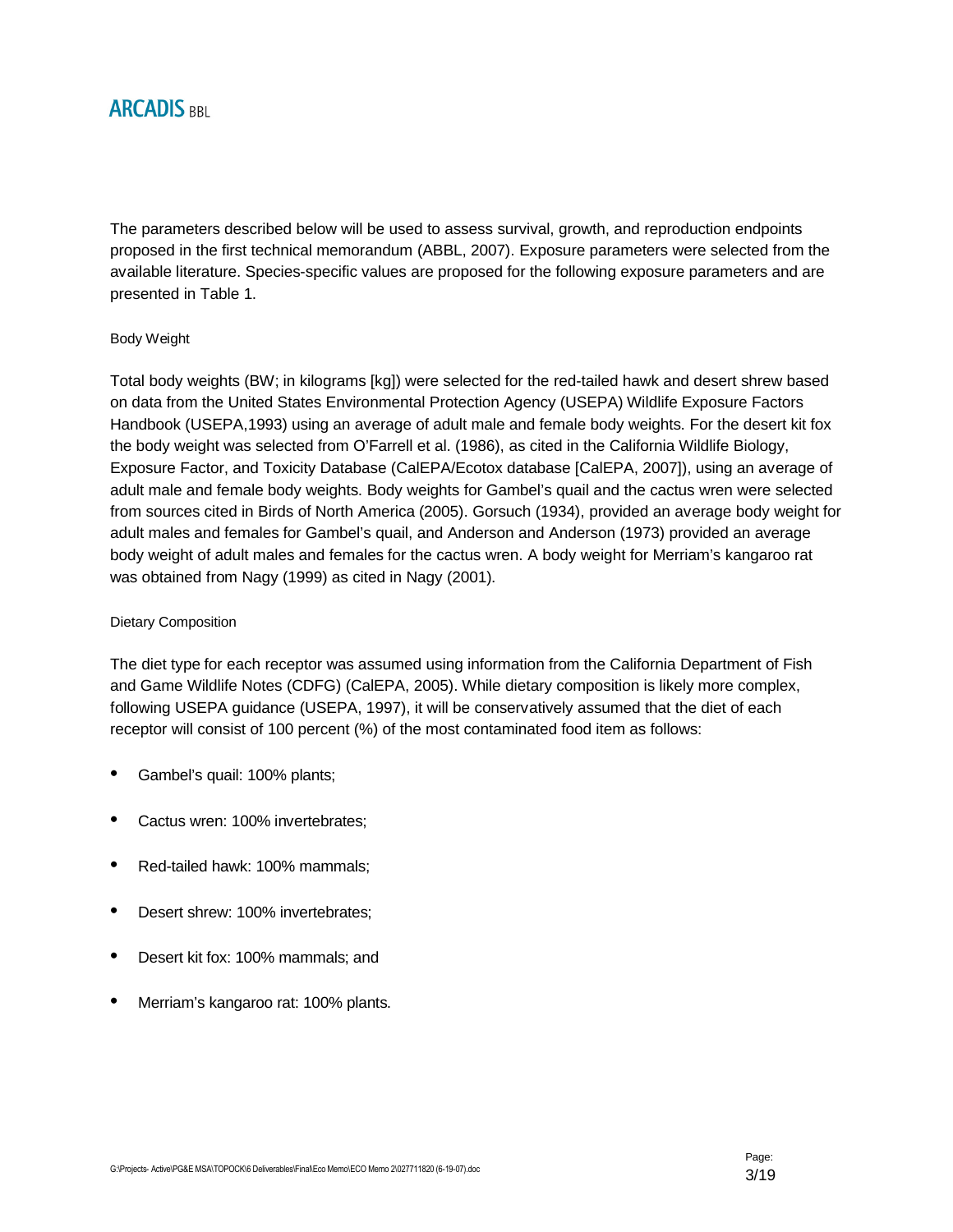#### Food Ingestion Rate

Total daily food ingestion rates (FIR) in kilograms per day (kg/day) were estimated using allometric equations from Nagy (2001). Rates are presented in dry weight and based on body mass, metabolic rates, and dietary habits. Specific equations were available for Gambel's quail, desert kit fox, and Merriam's kangaroo rat. General equations were used for the remaining receptors as indicated in Table 1.

#### Incidental Soil Ingestion Rate

The incidental soil ingestion rate (SIR) in kg/day for each receptor is based on the FIR multiplied by the percentage of soil in the total daily diet. These values were based on data from Beyer et al. (1994), based on the diet type and feeding habits of each receptor. If soil ingestion data were not available for a specific receptor, surrogate and representative species were used based on similar feeding habits. Surrogates and assumptions are noted in Table 1.

### Home Range

Home ranges (acres) are representative of the average area in which receptors normally confine their activity over a specific time period. The size of a home range can be used to determine the proportion of time that an individual is expected to contact contaminated environmental media. Home range for the desert kit fox was selected from Zoellick (1992), and for the rest of the receptors from CDFG (California Environmental Protection Agency [CalEPA], 2005).

#### Site Use Factor

The site use factor (SUF; unitless) represents the area used by an individual on the site. If the home range of a receptor species is larger than the site acreage, the following equation will be applied:

$$
SUF = site \, \text{arceage} \, / \, \text{home range of species}
$$
  $Equation \, 2$ 

For the screening level assessment, an SUF of one will be assumed for all species. Site- or area-specific SUFs may be used in latter phases of the ERA.

### **Bioaccumulation Factors**

Biota exposure point concentrations (EPCs) will be developed using literature-derived uptake factors or equations and site-specific soil EPCs that will be provided following soil sampling activities. Most soil-totissue uptake factors or equations, which relate soil chemical concentrations to biota tissue chemical concentrations, are provided in the USEPA Ecological Soil Screening Level (Eco-SSL) documents (USEPA, 2005). All equations and uptake factors are from sources as cited in USEPA (2005) unless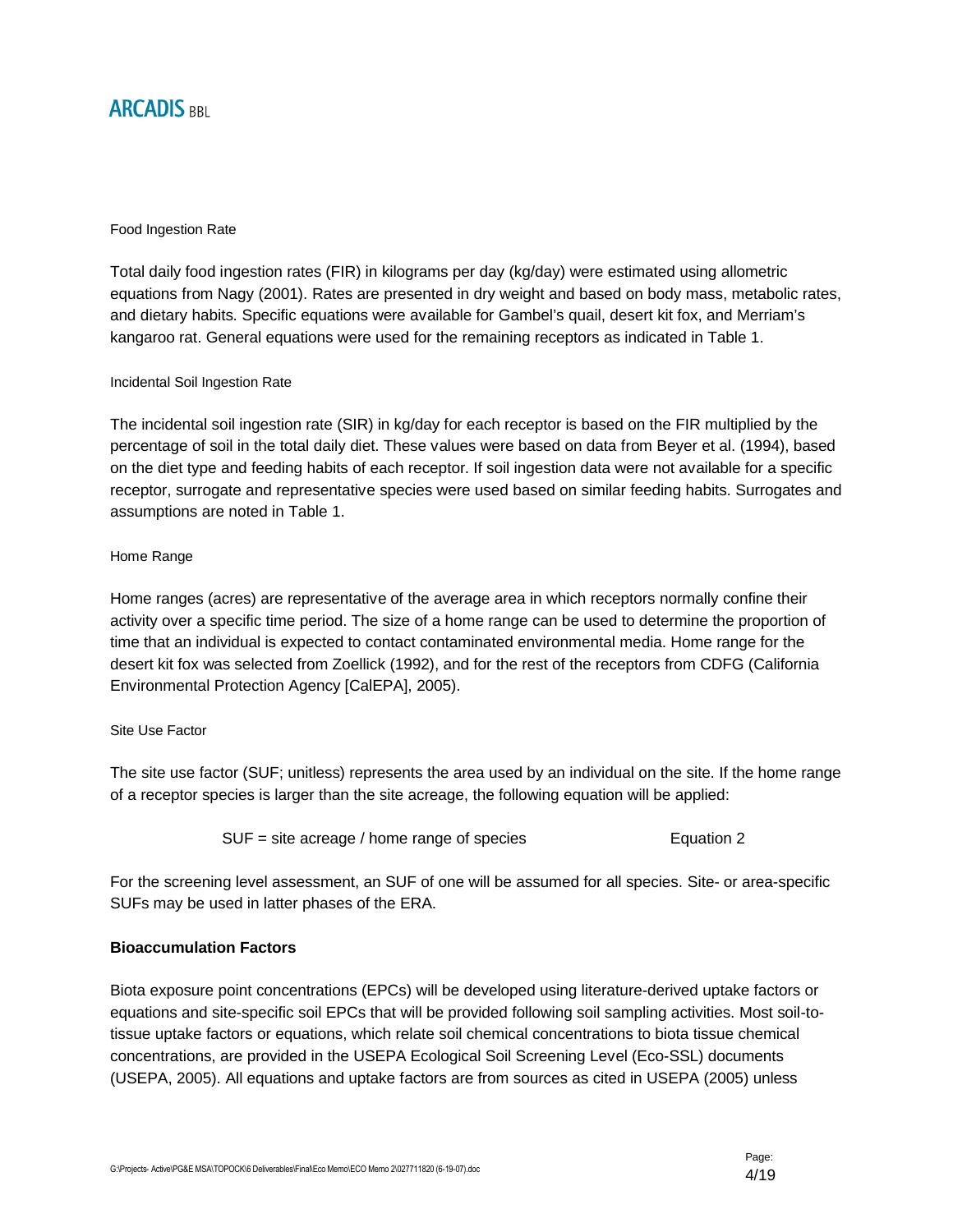otherwise noted. These uptake factors will be used in conjunction with AOC soil EPCs to estimate biota EPCs. All values are on a dry weight basis.

Soil-to-biota uptake relationships for plants, invertebrates, and mammals will be evaluated. These relationships are developed as either uptake factors or regression equations. The BAF is the unitless ratio of biota chemical concentration to soil concentration and is expressed as follows:

 $BAF = C_b / C_s$  Equation 3

Where:

BAF = Soil-to-biota bioaccumulation factor (unitless);  $C_b$  = Chemical concentration in biota tissue (mg/kg);  $C_s$  = Chemical concentration in soil (mg/kg).

Regression equations are expressed as follows:

$$
ln(C_b) = M^*ln(C_s) + 1
$$
   
Equation 4

Where:

 $C_b$  = Chemical concentration in biota tissue (mg/kg);

 $M =$  Slope of regression line;

 $C_s$  = Chemical Concentration in soil (mg/kg);

 $I = y$ -intercept of regression line (unitless).

Soil-to-Plant Uptake

Uptake relationships for plants were available for all constituents and are presented in Table 2. Regression equations were available for antimony, beryllium, cadmium, copper, lead, mercury, nickel, selenium, and zinc. The remaining constituents have a calculated BAF based on empirical data.

#### Soil-to-Invertebrate Uptake

Uptake relationships for invertebrates were available for all constituents. Regression equations were available for arsenic, cadmium, lead, mercury, selenium, and zinc. BAFs were not available for molybdenum and thallium. However, based on a similar approach described by the USEPA Region 6 ERA guidance (USEPA, 1999a), BAFs for molybdenum and thallium were estimated by calculating the mean of the available empirical invertebrate BAFs for metals. The remaining constituents have a calculated BAF based on empirical data.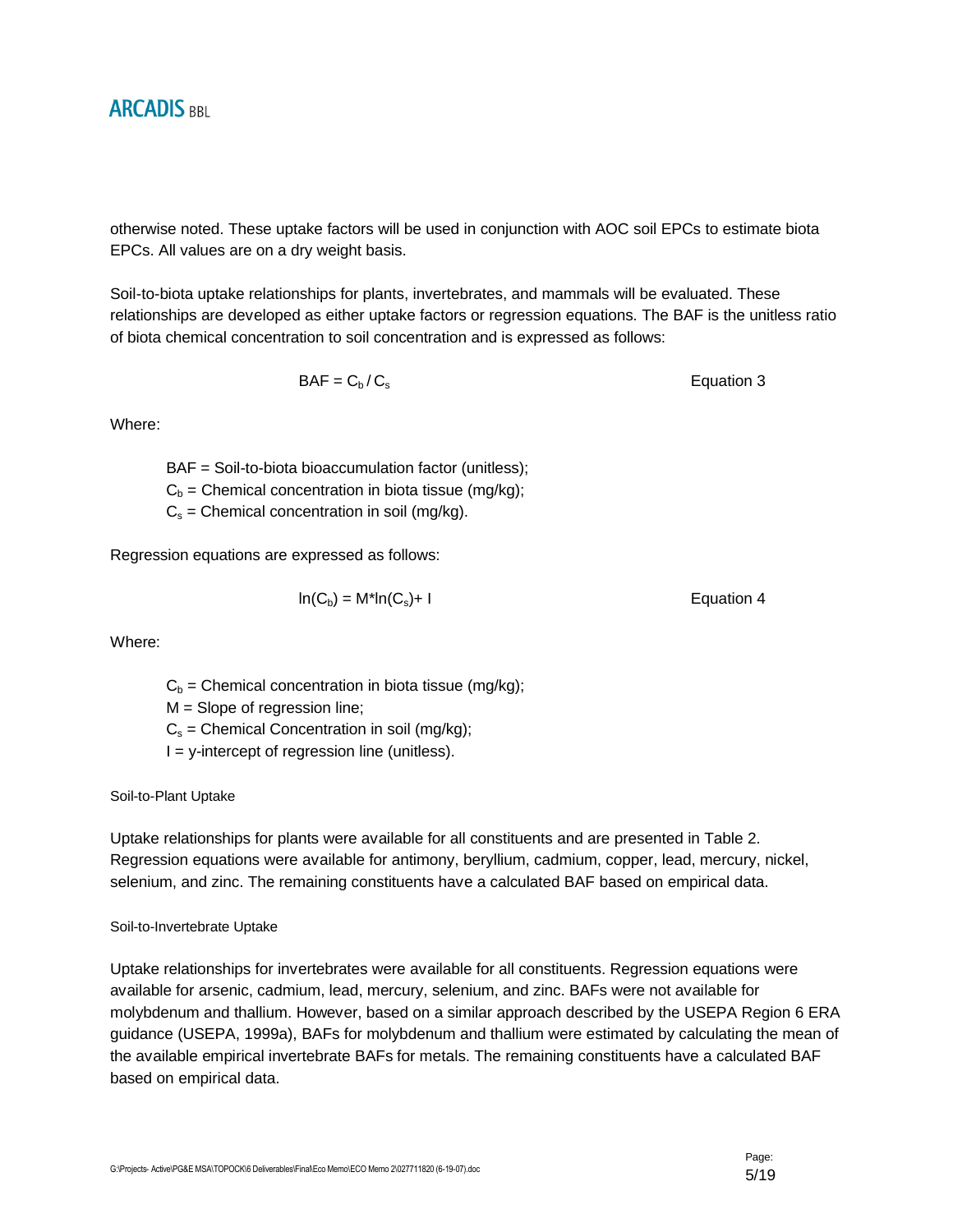Soil-to-Mammal Uptake

Uptake relationships for mammals were available for all constituents. Regression equations were available for arsenic, cadmium, chromium, hexavalent chromium, cobalt, copper, lead, nickel, selenium, and zinc. The remaining constituents have a calculated BAF based on empirical data.

### **Toxicity Reference Values**

The toxicity of a constituent is assessed by identifying a TRV specific to the constituents and receptors being evaluated. TRVs are conservative literature derived toxicity values and are biased toward protection of the individual, when ecological risk assessments are generally designed to protect species at the population level of ecological organization. Therefore, estimated exposure doses exceeding TRVs do not necessarily indicate adverse effects to populations of receptor species at the site.

Daily dose TRVs will be used to evaluate risk to avian and mammalian species via the ingestion pathway. TRVs are expressed in milligram per kilogram body weight per day (mg/kg-bw/day), and represent a dose associated with no-effect (no-observed-adverse-effect-level [NOAEL]) or effect threshold (lowestobservable-adverse-effects-level [LOAEL]).

Following USEPA guidance (USEPA, 1997), wildlife TRVs were developed based on population level assessment endpoints such as survival, reproductive, development, and growth for wildlife. TRVs were developed for the protection of birds and mammals following appropriate guidance (USEPA, 1999b; USEPA, 2005). TRV selection included a review of toxicity benchmarks from standard sources with appropriate endpoints. Following CalEPA guidance (CalEPA, 1996, 1999), TRVs were adjusted for differences in body weight between the site-specific wildlife receptor and the laboratory animals used in the studies to develop the TRVs was significant (i.e., greater than two orders of magnitude). Thus, literature derived mammalian TRVs for arsenic, copper, and silver were allometrically adjusted for the desert shrew and Merriam's kangaroo rat using the allometric equation from Sample and Arenal (1999):

$$
Aw = At * (BWt/BWW)^{1-b}
$$

Where:

Aw = toxicity value of wildlife species At  $=$  toxicity value of test species (TRV) BWt = body weight of test species BWw = body weight of wildlife species  $b =$  allometric scaling factor (1.2 for birds, 0.94 for mammals)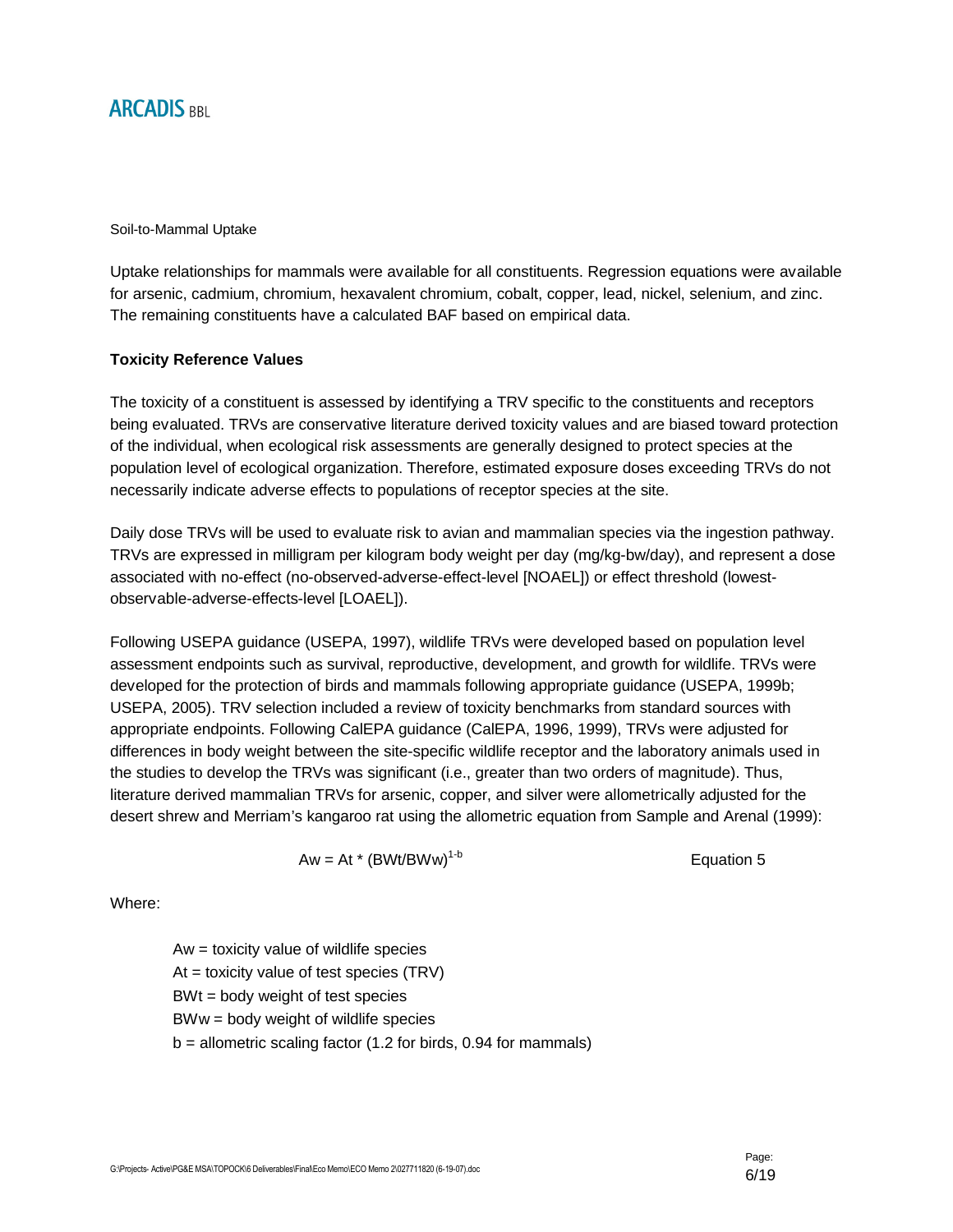The literature sources used to identify and develop TRVs for the avian and mammalian receptors included the following in order of preference:

- USEPA Eco-SSL Guidance (USEPA, 2005);
- USEPA Region IX Biological Technical Assistance Group (BTAG) and U.S. Navy (CalEPA, 2002);
- ORNL: Toxicological Benchmarks for Wildlife (Sample et al., 1996);
- Other published sources (e.g., USEPA Region 6 Ecological Risk Assessment guidance [USEPA, 1999a]).

The selected TRVs and respective references are presented in Table 3. Allometric conversions for appropriate TRVs and representative receptors are presented in Table 4.

NOAEL and LOAEL TRVs were developed to estimate a range of risks. Low TRVs were preferably based on chronic NOAELs, with an emphasis on studies that measured effects on survival, reproduction, development, and growth endpoints, applicable to the protection of wildlife populations. A NOAEL is defined as the highest level (or dose) at which no adverse effects are observed. Some of the low TRVs from USEPA Eco-SSL guidance (USEPA, 2005) are based on geometric means of multiple NOAELs for growth and reproductive study endpoints. High TRVs are based on LOAELs, defined as the lowest level (or dose) at which adverse effects are observed. For high TRVs, the following hierarchy was used:

For TRVs based on USEPA Eco-SSL guidance (USEPA, 2005):

- If a LOAEL was reported for the study used to derive the NOAEL-based TRV, that LOAEL value was used;
- In the case where a geometric mean of several NOAELs for growth and reproductive endpoints (from USEPA, 2005) was used as the low TRV, the geometric mean of the LOAELs for growth and reproduction was calculated and used for the high TRV; and
- In two cases (arsenic for birds and beryllium for mammals), where there was a single NOAEL used for the low TRV and there was no corresponding LOAEL, the lowest LOAEL greater than the selected NOAEL for growth and reproduction was used. In one case (chromium for mammals), the lowest LOAEL was used as the high TRV to be conservative, since no paired NOAELs and LOAELs are available.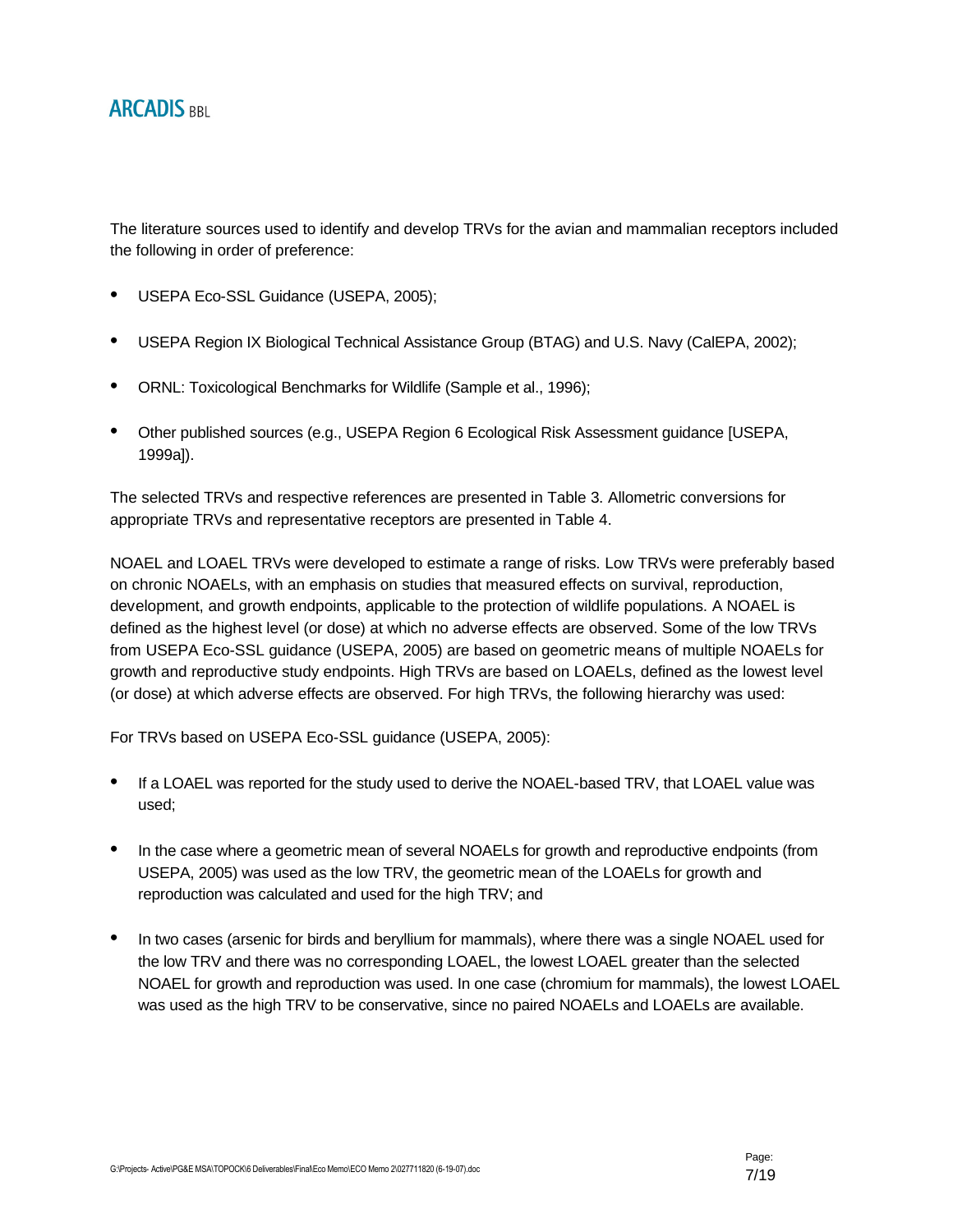• If NOAELs were not available or reported, (as was the case for silver for birds and mammals) the LOAELs were extrapolated to develop NOAELs using an uncertainty factor (UF) of 10 following USEPA guidance (USEPA, 1997, 1999a).

For TRVs not based on the Eco-SSL TRVs:

- If a LOAEL was reported for the study used to derive the NOAEL-based TRV, that LOAEL value was used; and
- If there was no paired LOAEL, an uncertainty factor of 10 was applied to the NOAEL to estimate a LOAEL. In one case, no chronic toxicity data were available to develop thallium TRVs for birds. However, an acute study on starlings was reported (USEPA, 1999a) which was extrapolated to a NOAEL-based TRV using an uncertainty factor of 100 and a LOAEL-based TRV using an uncertainty factor of 10.

### Antimony

Avian TRVs could not be derived for antimony due to a lack of available data.

The mammalian NOAEL TRV of 0.059 mg/kg-bw/day was recommended by USEPA Eco-SSL guidance (USEPA, 2005). The NOAEL TRV was selected from a study examining reproductive effects on rats and is the highest bounded<sup>a</sup> NOAEL lower than the lowest bounded LOAEL for reproduction, growth, and survival endpoints based on a study by Rossi et al. (1987*)*. The LOAEL TRV was the bounded value of 0.59 mg/kg-bw/day from the same study.

### Arsenic

The NOAEL TRV of 2.24 mg/kg-bw/day for arsenic for avian species was recommended by USEPA Eco-SSL guidance (USEPA, 2005). The avian NOAEL TRV for arsenic could not be derived by calculating a geometric mean of NOAELs, therefore the lowest NOAEL value for growth and reproduction was selected based on a study examining reproductive, growth, and survival effects on chickens based on a study by Holcman and Stibiju (1997). The LOAEL TRV of 3.55 mg/kg-bw/day was the lowest bounded LOAEL greater than the selected NOAEL for reproduction and growth, based on a study by Hoffman et al. (1992) examining growth effects on the mallard duck.

<sup>&</sup>lt;sup>a</sup> Bounded refers to NOAEL values that have a corresponding LOAEL value from the same ecological endpoint of a study.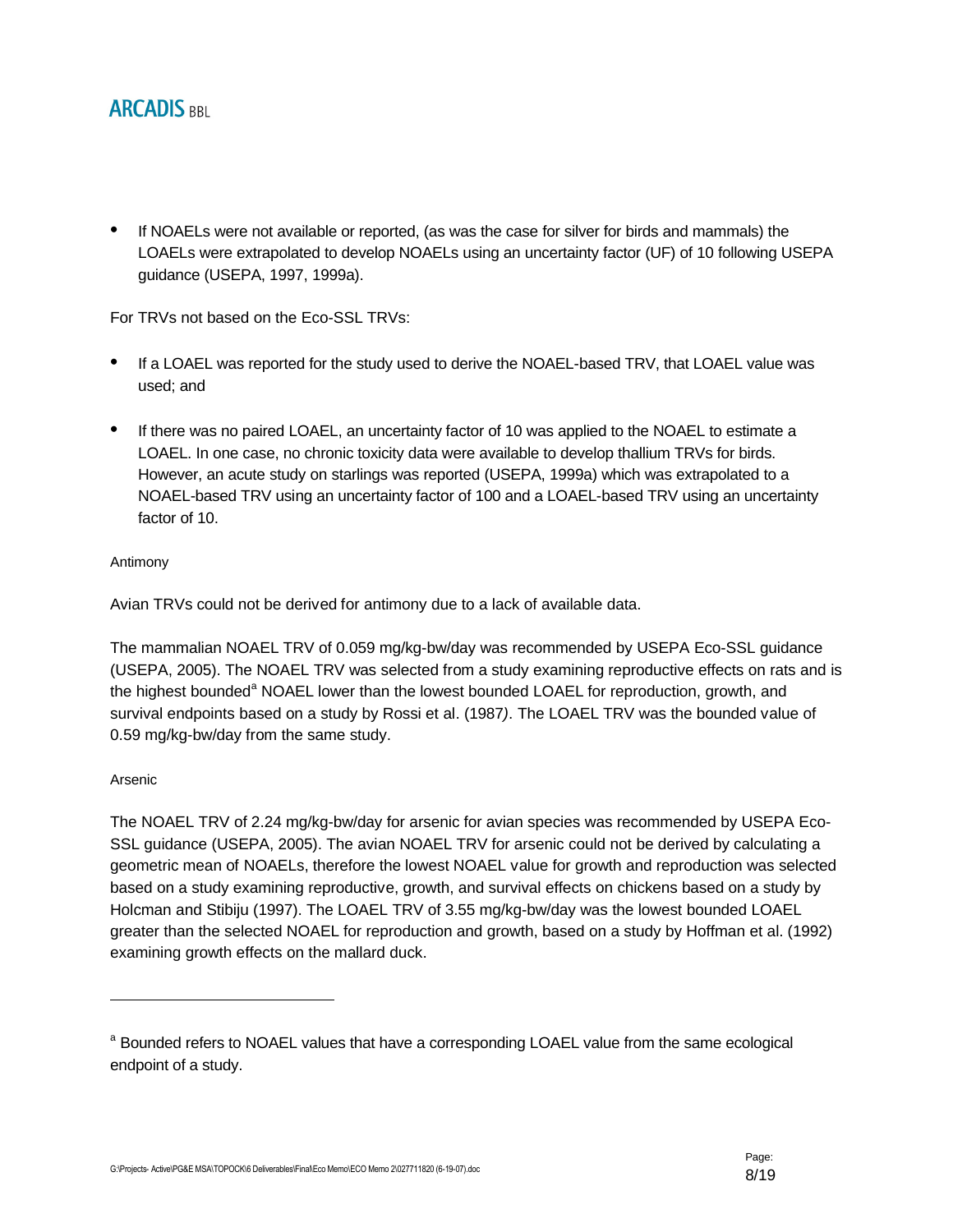The NOAEL TRV of 1.04 mg/kg-bw/day for arsenic for mammalian species was recommended by USEPA Eco-SSL guidance (USEPA, 2005). The mammalian NOAEL TRV was selected from a study examining growth effects on dogs and is the highest bounded NOAEL lower than the lowest bounded LOAEL for reproduction, growth, and survival endpoints based on a study by Neiger and Osweiler (1989). The LOAEL TRV of 1.66 mg/kg-bw/day was the bounded value from the same study. The body weight of the test species was 10.1 kg, which is significantly greater than the body weights of the desert shrew (0.0168 kg) and Merriam's kangaroo rat (0.0343 kg) and therefore, the mammalian TRVs for arsenic will require allometric conversions using Equation 5; allometrically adjusted TRVs are presented in Table 4.

#### Barium

Avian TRVs for barium could not be derived due to a lack of available data.

The NOAEL TRV of 51.8 mg/kg-bw/day for barium for mammalian species was recommended by USEPA Eco-SSL guidance (USEPA, 2005). The mammalian NOAEL TRV was derived by calculating a geometric mean of NOAEL values for reproduction and growth endpoints. A mammalian LOAEL TRV of 82.6 mg/kgbw/day was also derived by calculating a geometric mean of LOAEL values for reproduction and growth endpoints.

#### Beryllium

Avian TRVs for beryllium could not be derived due to a lack of available data.

The NOAEL TRV of 0.532 mg/kg-bw/day for beryllium for mammalian species was recommended by USEPA Eco-SSL guidance (USEPA, 2005). Since a sufficient number of NOAEL values for reproduction and growth endpoints were not available to calculate a geometric mean, the mammalian NOAEL TRV of 0.532 mg/kg-bw/day was selected from a study by Shroeder and Mitchner (1975), examining survival effects on rats and is the lowest NOAEL for reproduction, growth, and survival endpoints. There were no bounded LOAELs for comparison, therefore a LOAEL TRV of 0.63 mg/kg-bw/day was selected from the same study and is the lowest LOAEL greater than the selected NOAEL for growth, reproduction, and survival endpoints.

#### Cadmium

The NOAEL TRV of 1.47 mg/kg-bw/day for cadmium for avian species was recommended by USEPA Eco-SSL guidance (USEPA, 2005). The avian NOAEL TRV for cadmium was derived by calculating a geometric mean of NOAEL values for reproduction and growth endpoints. A LOAEL TRV of 6.35 mg/kgbw/day was also derived by calculating a geometric mean of LOAEL values for reproduction and growth endpoints.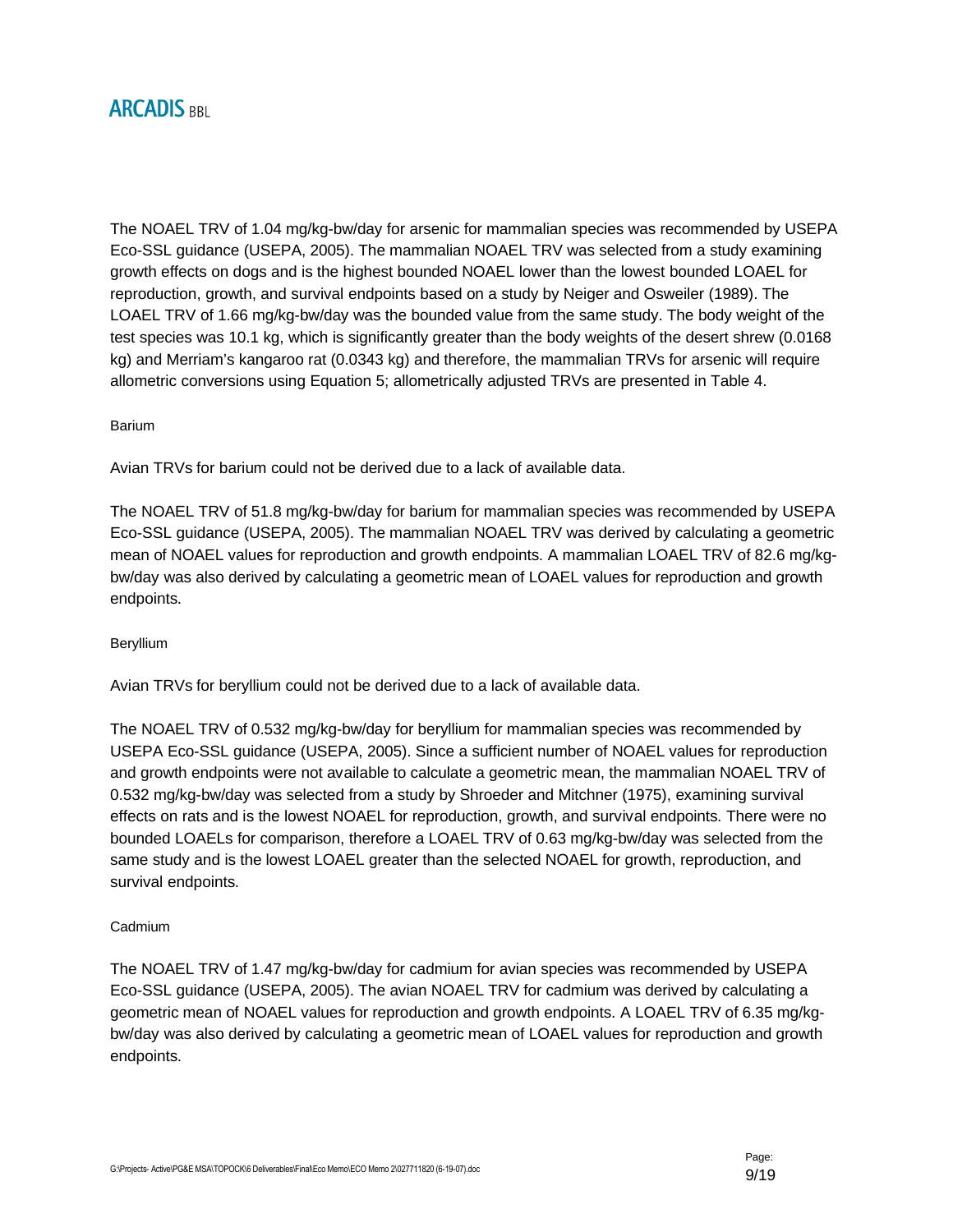The NOAEL TRV of 0.77 mg/kg-bw/day for cadmium for mammalian species was recommended by USEPA Eco-SSL guidance (USEPA, 2005). The mammalian NOAEL TRV was selected from a study by Yuhas et al. (1979), examining the growth effects on rats and is the highest bounded NOAEL lower than the lowest bounded LOAEL. The LOAEL TRV of 7.7 mg/kg-bw/day is the bounded value from the same study.

## Chromium

The NOAEL TRV of 2.66 mg/kg-bw/day for chromium for avian species was recommended by USEPA Eco-SSL guidance (USEPA, 2005). The avian NOAEL TRV for chromium (based on trivalent chromium) was derived by calculating a geometric mean of NOAEL values for reproduction and growth endpoints. The LOAEL TRV of 15.6 mg/kg-bw/day was also derived by calculating a geometric mean of LOAEL values for reproduction and growth endpoints.

The NOAEL TRV of 2.4 mg/kg-bw/day for chromium for mammalian species was recommended by USEPA Eco-SSL guidance (USEPA, 2005). A mammalian NOAEL TRV for chromium was derived by calculating a geometric mean of NOAEL values for reproduction and growth endpoints. As mentioned earlier, the LOAEL TRV of 9.62 mg/kg-bw/day was selected using a conservative value of the lowest LOAEL for reproduction and growth, since no bounded NOAELs were available for comparison. The LOAEL TRV was selected from a study by Zahid et al. (1990), examining reproductive effects on mice.

### Hexavalent Chromium

Avian TRVs could not be calculated for hexavalent chromium due to a lack of available data.

The NOAEL TRV of 5.66 mg/kg-bw/day for hexavalent chromium for mammalian species was recommended by USEPA Eco-SSL guidance (USEPA, 2005). The mammalian NOAEL TRV for hexavalent chromium was selected from a study by Wolfe (1997), examining growth effects on mice and is the highest bounded NOAEL lower than the lowest bounded LOAEL for reproduction, growth, and survival endpoints. The LOAEL TRV of 12 mg/kg-bw/day is the bounded value from the same study.

### **Cobalt**

The NOAEL TRV of 7.61 mg/kg-bw/day for cobalt for avian species was recommended by USEPA Eco-SSL guidance (USEPA, 2005). The avian NOAEL TRV was derived by calculating a geometric mean of NOAEL values for reproduction and growth endpoints. A LOAEL TRV of 18.3 mg/kg-bw/day was also derived by calculating a geometric mean of LOAEL values for reproduction and growth endpoints.

The NOAEL TRV of 7.33 mg/kg-bw/day for cobalt for mammalian species was recommended by USEPA Eco-SSL guidance (USEPA, 2005). The mammalian NOAEL TRV was derived by calculating a geometric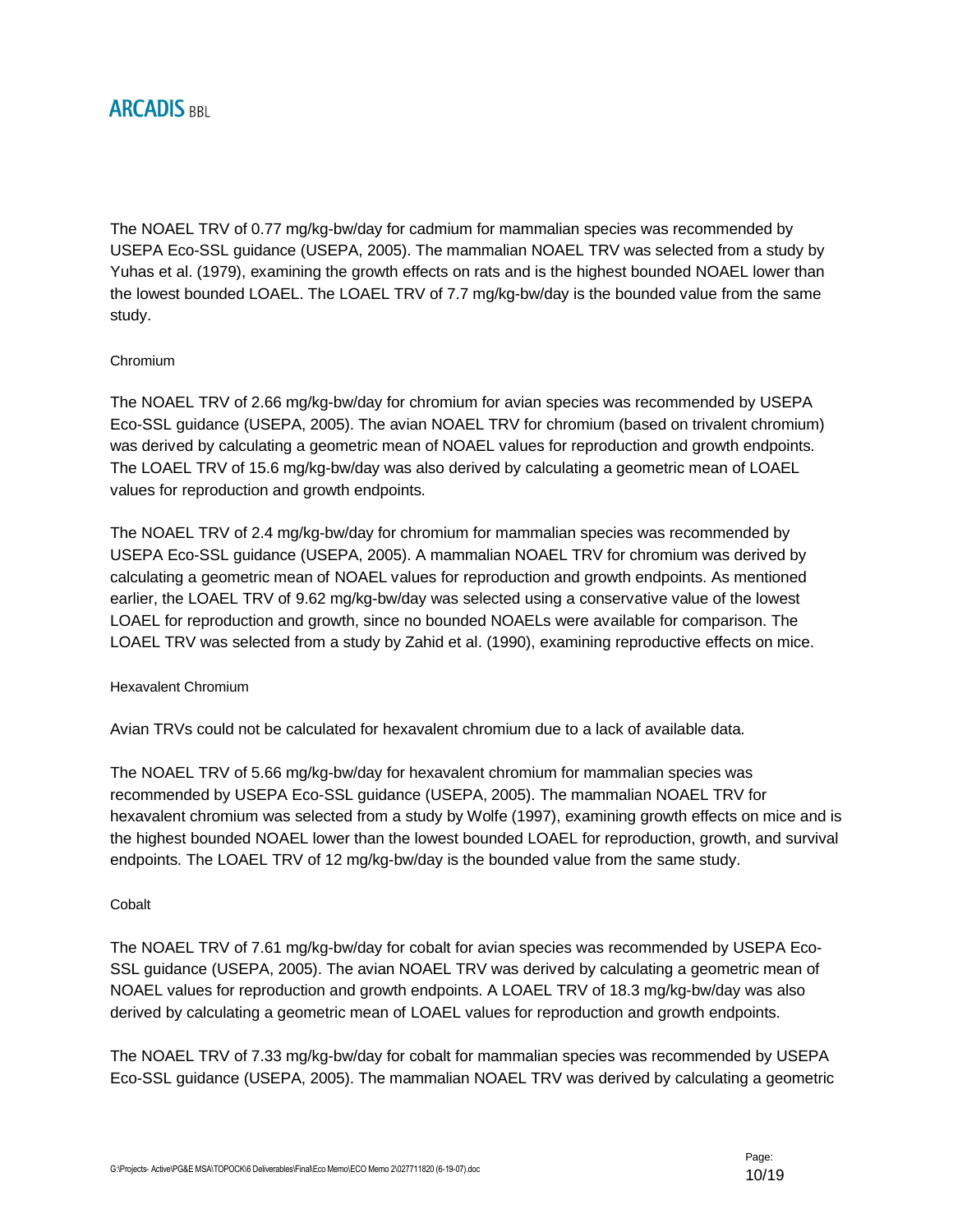

mean of NOAEL values for reproduction and growth endpoints. A LOAEL TRV of 18.8 mg/kg-bw/day was also derived by calculating a geometric mean of LOAEL values for reproduction and growth endpoints.

#### Copper

The NOAEL TRV of 4.05 mg/kg-bw/day for copper for avian species was recommended by USEPA Eco-SSL guidance (USEPA, 2005). The avian NOAEL TRV was selected for copper from a study by Ankari et al. (1998), examining reproductive effects on chickens and is the highest bounded NOAEL lower than the lowest bounded LOAEL for reproduction, growth, and survival endpoints. The LOAEL TRV of 12.1 mg/kgbw/day was the bounded value from the same study.

The NOAEL TRV of 5.6 mg/kg-bw/day for copper for mammalian species was recommended by USEPA Eco-SSL guidance (USEPA, 2005). The mammalian NOAEL TRV was selected from a study by Allcroft et al. (1961), examining growth and survival effects on pigs and is the highest bounded NOAEL lower than the lowest bounded LOAEL for reproduction, growth, and survival endpoints. The LOAEL TRV of 9.34 mg/kg-bw/day is the bounded value from the same study. The test species had a body weight of 100 kg, which is significantly greater than the body weights of the desert shrew (0.0168 kg) and Merriam's kangaroo rat (0.0343 kg) and therefore, the mammalian TRVs for copper will require allometric conversions using Equation 5; allometrically adjusted TRVs are presented in Table 4.

#### Lead

The NOAEL TRV of 1.63 mg/kg-bw/day for lead for avian species was recommended by USEPA Eco-SSL guidance (USEPA, 2005). The avian NOAEL TRV was selected from a study by Edens and Garlich (1983), examining the reproductive effects on chickens and is the highest bounded NOAEL lower than the lowest bounded LOAEL for reproduction, growth, and survival endpoints. The selected LOAEL TRV of 3.26 mg/kg-bw/day was the bounded value from the same study.

The NOAEL TRV of 4.7 mg/kg-bw/day for lead for mammalian species was recommended by USEPA Eco-SSL guidance (USEPA, 2005). The mammalian NOAEL TRV was selected from a study by Kimmel et al. (1980), examining growth effects on rats and is the highest bounded NOAEL lower than the lowest bounded LOAEL for reproduction, growth, and survival endpoints. The LOAEL TRV of 8.9 mg/kg-bw/day was the bounded value from the same study.

#### **Mercury**

Avian TRVs could not be derived for mercury from USEPA Eco-SSL guidance (USEPA, 2005); therefore BTAG values (CalEPA, 2002) were used. The avian NOAEL TRV of 0.039 mg/kg-bw/day was obtained from a study examining reproductive effects on mallards by USEPA Great Lakes (USEPA, 1995). The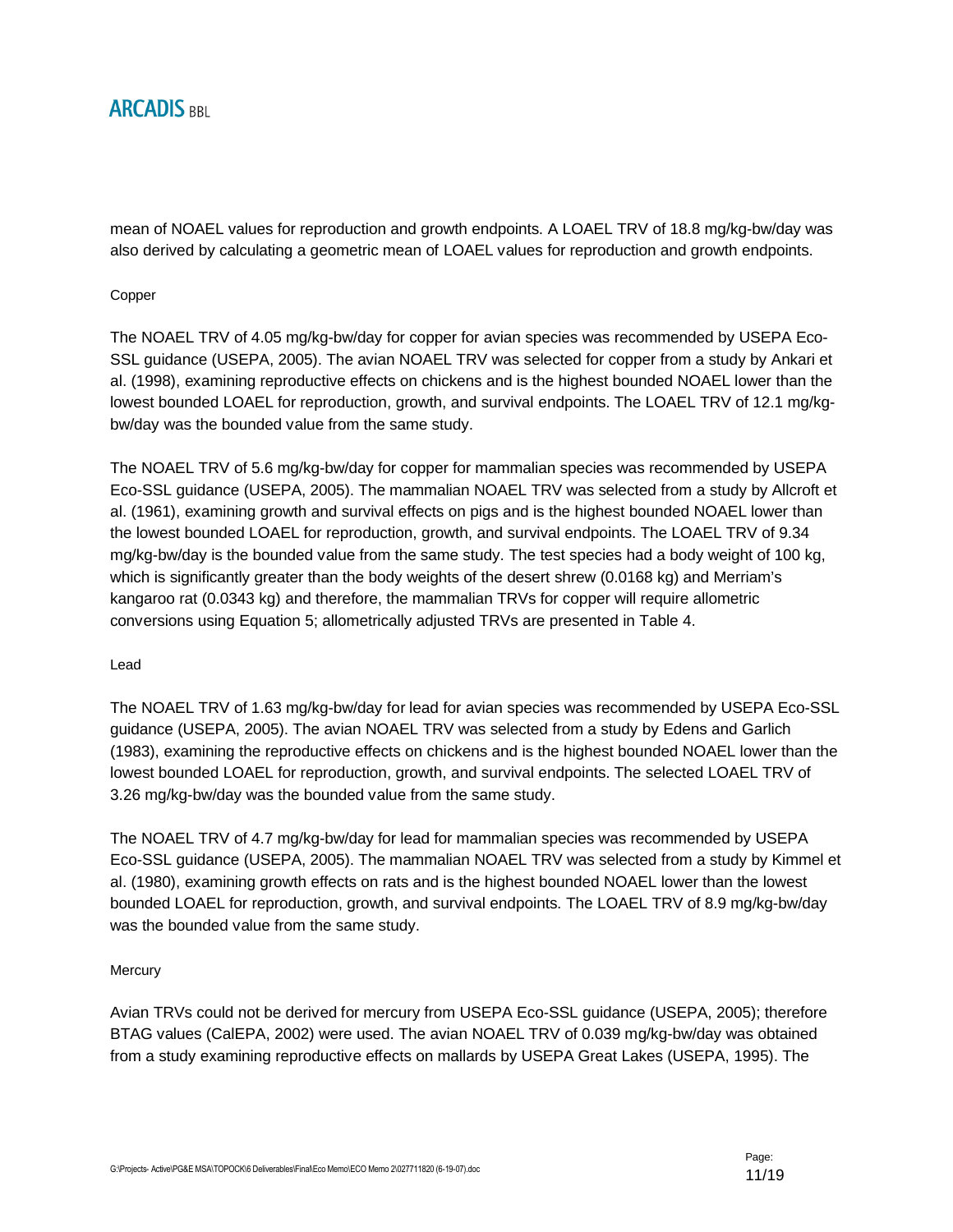avian LOAEL TRV of 0.18 mg/kg-bw/day was obtained from a study examining mortality and neurological effects on mallards USEPA Great Lakes (USEPA,1995).

Similarly, BTAG values (CalEPA, 2002) for mercury were used for mammalian TRVs. A mammalian NOAEL TRV of 0.25 mg/kg-bw/day and LOAEL TRV of 4.0 mg/kg-bw/day based on reproductive effects on mice were obtained from a study by USEPA Great Lakes (USEPA, 1995).

### Molybdenum

Avian TRVs could not be derived for molybdenum from USEPA Eco-SSL guidance (USEPA, 2005) nor from CalEPA (2002), due to a lack of available data. Therefore, avian NOAEL TRV of 3.5 mg/kg-bw/day and LOAEL TRV of 35.3 mg/kg-bw/day based on reproductive effects on chickens were obtained from a study by Lepore and Miller (1965), presented in Sample et al. (1996).

Similarly, mammalian NOAEL TRV of 0.26 mg/kg-bw/day and LOAEL TRV of 2.6 mg/kg-bw/day based on reproductive effects on mice were obtained from a study by Schroeder and Mitchner (1971), presented in Sample et al. (1996).

#### Nickel

The NOAEL TRV of 6.71 mg/kg-bw/day for nickel for avian species was recommended by USEPA Eco-SSL guidance (USEPA, 2005). The avian NOAEL TRV was derived by calculating a geometric mean of NOAEL values for reproduction and growth endpoints. A LOAEL TRV of 18.6 mg/kg-bw/day was also derived by calculating a geometric mean for LOAEL values for reproduction and growth endpoints.

The NOAEL TRV of 1.7 mg/kg-bw/day for mammalian species was recommended by USEPA Eco-SSL guidance (USEPA, 2005). The mammalian NOAEL TRV was selected from a study by Pandey and Srivastava (2000), examining reproductive effects on mice and is the highest bounded NOAEL lower than the lowest bounded LOAEL for reproduction, growth and survival endpoints. The LOAEL TRV of 3.4 mg/kg-bw/day was the bounded value from the same study.

#### Selenium

Avian TRVs could not be derived for selenium from USEPA Eco-SSL guidance (USEPA, 2005), therefore BTAG values (CalEPA, 2002) were used. Avian NOAEL TRV of 0.23 mg/kg-bw/day and LOAEL TRV of 0.93 mg/kg-bw/day based on reproductive effects on mallards were obtained from a study by Heinz et al. (1989).

Similarly, BTAG values (CalEPA, 2002) for selenium were used for the mammalian TRVs. A mammalian NOAEL TRV of 0.05 mg/kg-bw/day was obtained from a study examining liver effects on mice by Harr et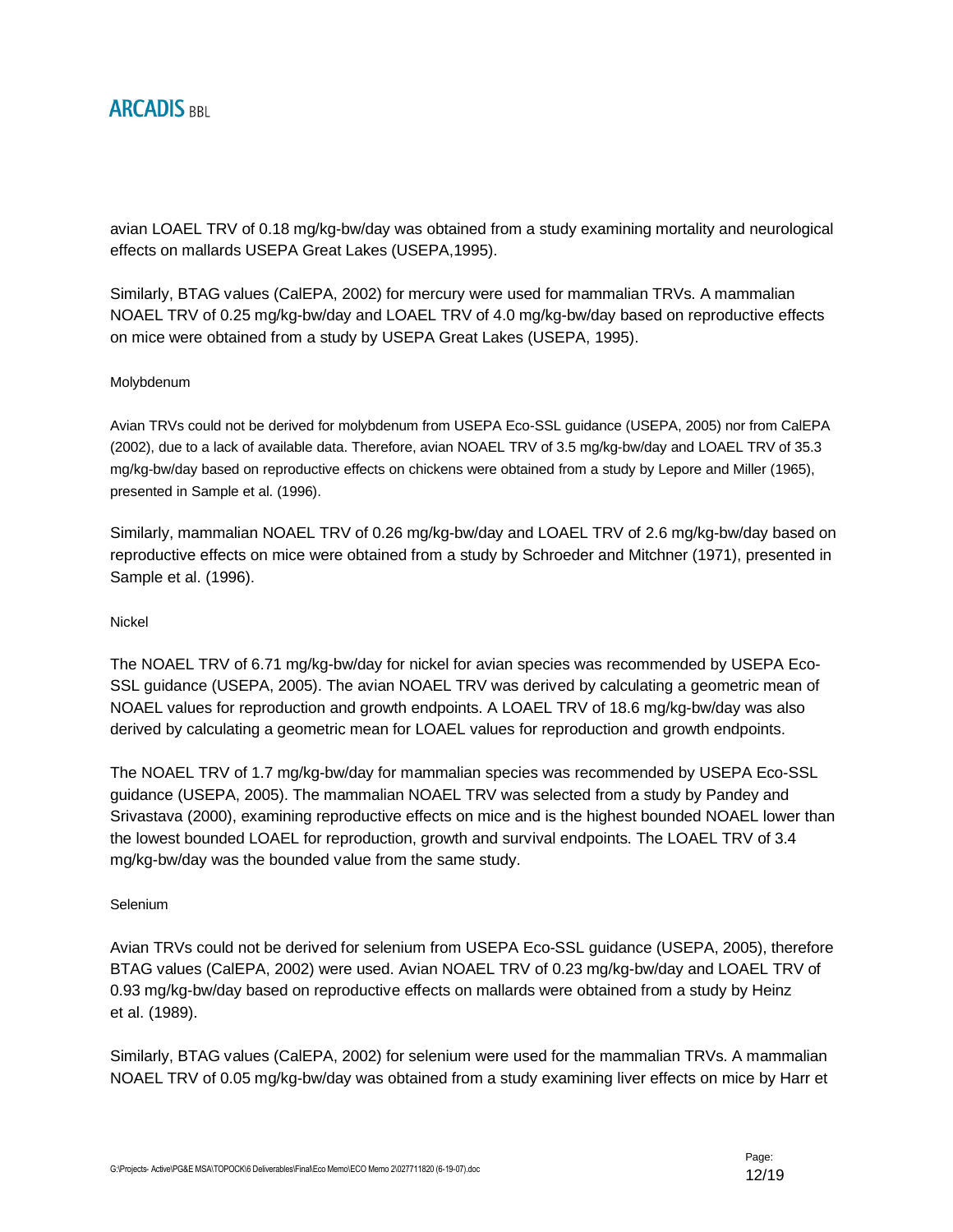al. (1967). A LOAEL TRV of 1.21 mg/kg-bw/day based on reproductive effects on mice was obtained from a study by Schroeder and Mitchener (1971).

#### Silver

The low TRV of 2.02 mg/kg-bw/day for avian species was recommended by USEPA Eco-SSL guidance (USEPA, 2006). There was insufficient NOAEL data for silver, therefore a low TRV value was extrapolated from the lowest LOAEL of 20.2 mg/kg-bw/day for reproduction and growth endpoints using an uncertainty factor of 10. This low TRV was selected from a study by Jensen et al. (1974), examining the reproductive effects on turkeys.

The low TRV of 6.02 mg/kg-bw/day for mammalian species was recommended by USEPA Eco-SSL guidance (USEPA, 2006). There was insufficient NOAEL data for reproduction or growth endpoints and therefore, a low TRV value was extrapolated from the lowest LOAEL of 60.2 mg/kg-bw/day for reproduction and growth endpoints using an uncertainty factor of 10. This low TRV was selected from a study by Van Fleet (1976), examining the growth effects on pigs. The test species had a body weight of 8.86 kg, which is significantly greater than the body weights of the desert shrew (0.0168 kg) and Merriam's kangaroo rat (0.0343 kg) and therefore, the mammalian TRVs for silver will require allometric conversions using Equation 5; allometrically adjusted TRVs are presented in Table 4.

### **Thallium**

Avian TRVs could not be derived for thallium from USEPA Eco-SSL guidance (USEPA, 2005), CalEPA (2002), nor from Sample et al. (1996), due to a lack of available data. However, a NOAEL based TRV of was available in USEPA Region 6 ERA guidance (USEPA, 1999a). This TRV was derived from an acute study on starlings by Schafer (1972), where an uncertainty factor of 100 was applied to the acute dose of 35 mg/kg-bw/day to extrapolate to a NOAEL based low TRV of 0.35 mg/kg-bw/day. As no LOAELs were reported, an uncertainty factor of 10 was applied to the acute dose of 35 mg/kg-bw/day to extrapolate to a LOAEL based high TRV of 3.5 mg/kg-bw/day.

Mammalian TRVs could not be derived for thallium from USEPA Eco-SSL guidance (USEPA, 2005), therefore CalEPA (2002) BTAG values were used. Mammalian NOAEL TRV of 0.48 mg/kg-bw/day and LOAEL TRV of 1.43 mg/kg-bw/day based on hair loss effects on rats were obtained from a study by Downs et al. (1960).

#### Vanadium

The NOAEL TRV of 0.344 mg/kg-bw/day for avian species was recommended by USEPA Eco-SSL guidance (USEPA, 2005). The avian NOAEL TRV for vanadium was selected from a study by Hill (1979), examining the growth effects on chickens and is the highest bounded NOAEL lower than the lowest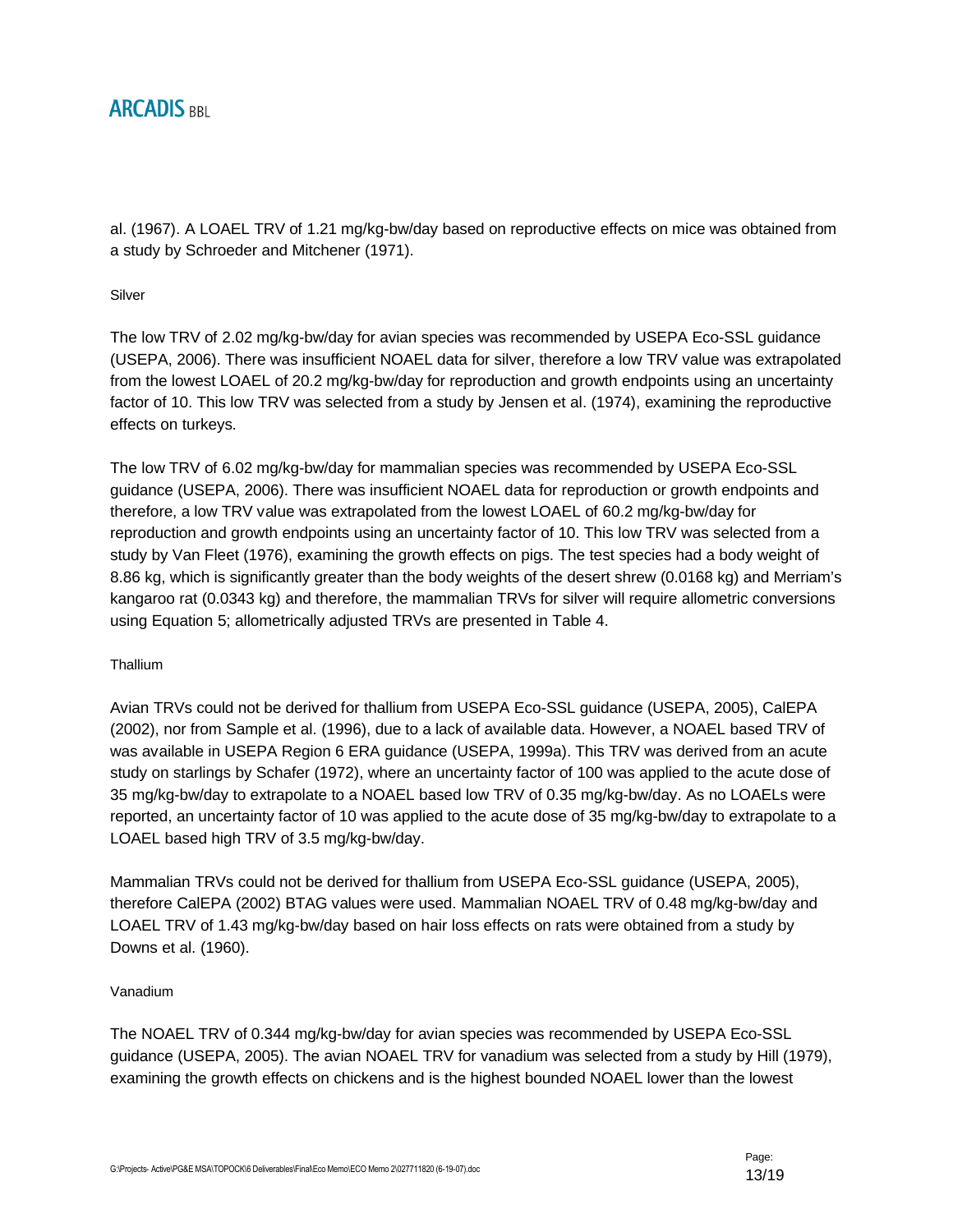bounded LOAEL for reproduction, growth and survival endpoints. The LOAEL TRV of 0.688 mg/kg-bw/day is the bounded value from the same study.

The NOAEL TRV of 4.16 mg/kg-bw/day for mammalian species was recommended by USEPA Eco-SSL guidance (USEPA, 2005). A mammalian NOAEL TRV was selected from a study by Sanchez (1991), examining the reproductive, growth, and survival effects on mice and is the highest bounded NOAEL lower than the lowest bounded LOAEL for reproduction, growth, and survival endpoints The LOAEL TRV of 8.31 mg/kg-bw/day is the bounded value from the same study.

Zinc

Avian TRVs could not be derived for zinc from USEPA Eco-SSL guidance (USEPA, 2005), therefore BTAG values (CalEPA, 2002) for zinc were used. Avian NOAEL TRV of 17.2 mg/kg-bw/day and LOAEL TRV of 172 mg/kg-bw/day based on growth, reproductive, and multiple organ effects on mallards were obtained from a study by Gasaway and Buss (1972).

Similarly, BTAG values (CalEPA, 2002) for zinc were used for the mammalian TRVs. A mammalian NOAEL TRV of 9.61 mg/kg-bw/day based on a study examining pancreas and adrenal cortex endpoints on mice was obtained from a study by Aughey et al. (1977). A LOAEL TRV of 411.4 mg/kg-bw/day based on developmental effects on rats was obtained from a study by Schlicker and Cox (1968).

### **Closing**

The exposure parameters, BAFs, and TRVs discussed above will be used to evaluate potential ecological effects associated with exposure to site-specific COPCs in soil. The values selected were based on the most appropriate and recent data available, specific to each receptor and COPC.

### **References**

Allcroft, R, Burns, KN, and Lewis, G. 1961. The effects of high levels of copper in rations for pigs. *Vet. Rec*. 73: 714. Ref ID: 14387

Anderson A. A. and A. Anderson 1973. The Cactus Wren. Univ. of Arizona Press, Tucson.

Ankari, A., Najib, H., and al Hozab, A. 1998. Yolk and serum cholesterol and production traits, as affected by incorporating a supraoptimal amount of copper in the diet of the leghorn hen. *Br. Poult. Sci*. 39(3): 393- 397. Ref ID: 2006

ARCADIS BBL. (ABBL). 2007. Topock Compressor Station – Ecological Conceptual Site Models, Assessment Endpoints, and Receptors of Concern (TM 1). Prepared for Pacific Gas and Electric. April.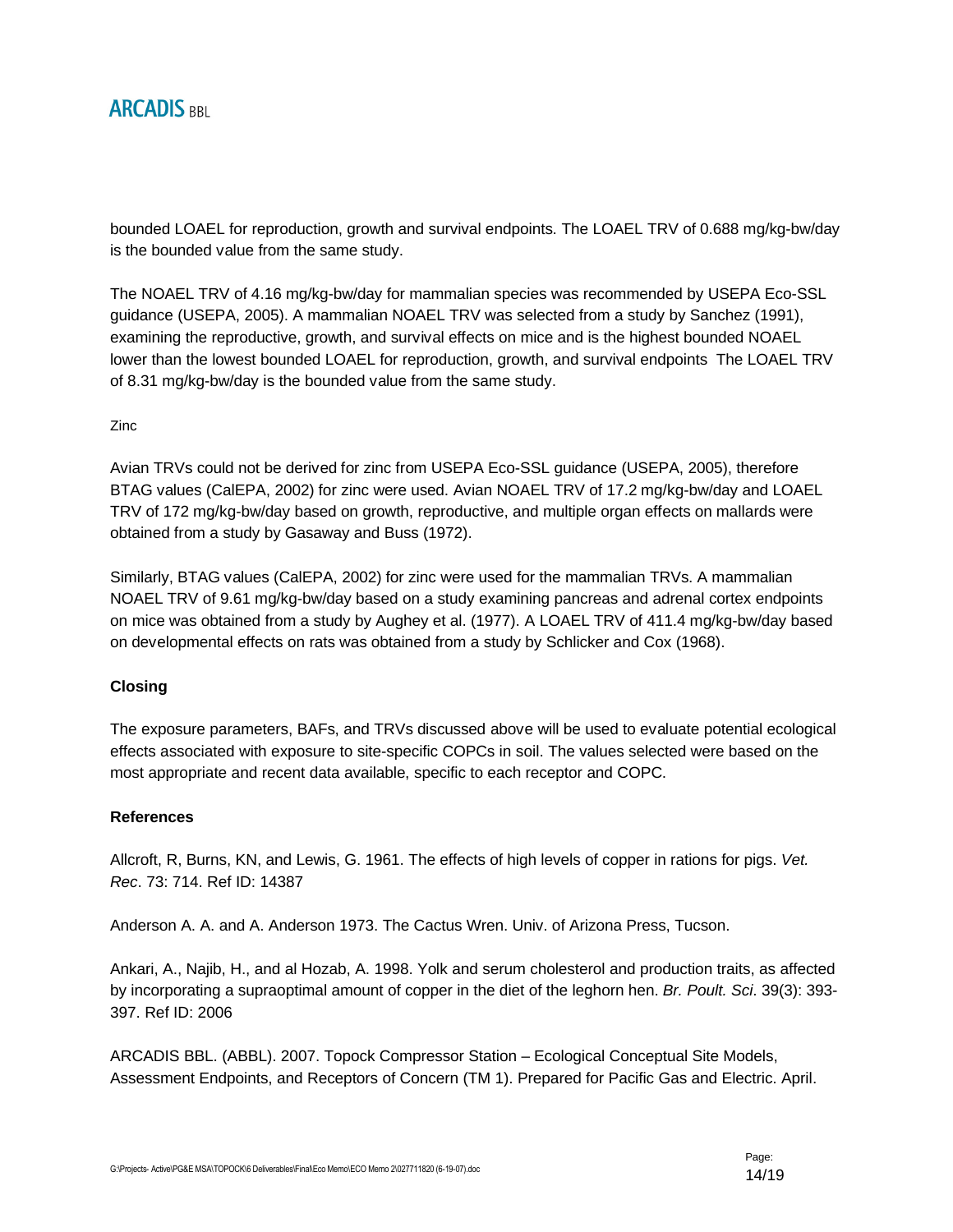Aulerich, R. J., R. K. Ringer, and S. Iwamoto. 1974. Effects of dietary mercury on mink. *Arch*. *Environ. Contam. Toxicol.* 2: 43-51.

Baes, C.F., R. Sharp, A. Sjoreen and R. Shor. 1984. A Review and Analysis of Parameters for Assessing Transport of Environmentally Released Radionuclides through Agriculture. Prepared by Oak Ridge National Laboratory for U.S. Dept. of Energy. 150 pp.

Bechtel Jacobs Company LLC. 1998. Empirical Models for the Uptake of Inorganic Chemicals from Soil by Plants. Bechtel Jacobs Company LLC, Oak Ridge, Tennessee. BJC/OR-133.

Beyer, W. N., E. Connor, and S. Gerould. 1994. Survey of soil ingestion by wildlife. *Journal of Wildlife Management* 58:375-382.

Birds of North America. 2005. Cornell Lab of Ornithology. http://bna.birds.cornell.edu/BNA/

California Environmental Protection Agency (CalEPA). 1996. Guidance for Ecological Risk Assessment at Hazardous Waste Sites and Permitted Facilities. Department of Toxic Substances Control: Human and Ecological Risk Division.

\_\_\_\_\_\_\_\_\_ 2005. California Department of Fish and Game (CDFG). Biogeographic Data Branch: Wildlife Notes. http://www.dfg.ca.gov/bdb/html/cawildlife.html

1999. Guidance for Ecological Risk Assessments (EcoNOTEs): EcoNOTE 2. Department of Toxic Substances Control: Human and Ecological Risk Division. June 9...

2002. Currently Recommended U.S. Environmental Protection Agency Region 9 Biological Technical Assistance Group (BTAG) Mammalian and Avian Toxicity Reference Values (TRVs). Department of Toxic Substances Control: Human and Ecological Risk Division. November 21.

2007. California Wildlife Biology, Exposure Factor, and Toxicity Database (CalEPA/Ecotox). http://www.oehha.ca.gov/scripts/cal\_ecotox/species.asp

CH2M Hill. 2005. RCRA Facility Investigation/Remedial Investigation Report; Prepared for Pacific Gas and Electric. February.

CH2M Hill. 2006. Programmatic Biological Assessment; Prepared for Pacific Gas and Electric Topock Compressor Station Remedial and Investigative Actions. June.

Downs et al., 1960. Acute and sub-acute toxicity studies of thallium compounds. *Industrial Hygiene Journal*, 21:399-406.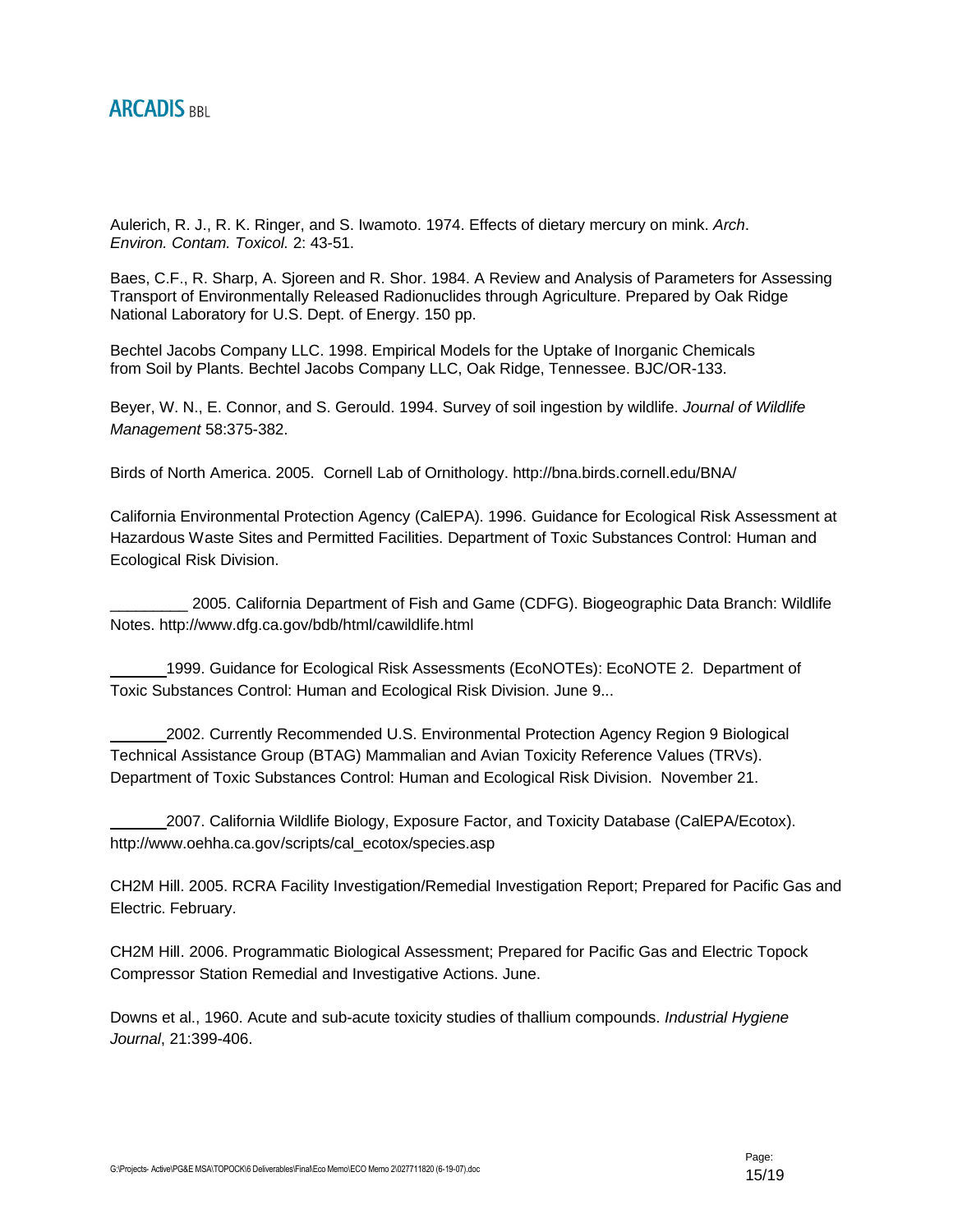Edens, F. W. and Garlich, J. D. 1983. Lead-induced Egg Production Decrease in Leghorn and Japanese Quail Hens. *Poult. Sci.* 62(9): 1757-1763. Ref ID: 2608

Gasaway & Buss, 1972. Zinc toxicity in the mallard duck. *Journal of Wildlife Management*, 36(4): 1107-1117.

Gorsuch, D.M. 1934. Life History of the Gambel Quail in Arizona. *University of Arizona Bull*. 2: 1-89.

Gullion, G. W. 1962. Organization and movements of coveys of a Gambel quail population. Condor 64:402-415.

Harr et al., 1967. Selenium toxicity in rats. International Symposium on Selenium in Biomedicine 1966 (Oregon State University). Editor: O. H. Muth. Westport, Conn., Avi Pub. Co. 445 p.

Hawes, M. L. 1977. Home range, territoriality, and ecological separation in sympatric shrews, Sorex vagrans and Sorex obscurus. J. Mammal. 58:354-367.

Heinz et al., 1989. Impaired reproduction of mallards fed an organic form of selenium. *Journal of Wildlife Management*, 53(2):418-428.

Hill, C. H. 1979. Studies on the ameliorating effect of ascorbic acid on mineral toxicities in the chick. *J Nutr.* 109(1): 84-90. Ref ID: 1370

Hoffman, D. J., Sanderson, C. J., LeCaptain, L. J., Cromartie, E., and Pendleton, G. W. 1992. Interactive effects of arsenate, selenium, and dietary protein on survival, growth, and physiology in mallard ducklings. *Arch Environ Contam Toxicol*. 22(1): 55-62. Ref ID: 1376

Holcman, A. and Stibilj, V. 1997. Arsenic residues in eggs from laying hens fed with a diet containing arsenic (iii) oxide. *Arch. Environ. Contam. Toxicol*. (1997) 32(4): 407-410. Ref ID: 5305

Jensen, L. S., Peterson, R. P., and Falen, L. 1974. Inducement of Enlarged Hearts and Muscular Dystrophy in Turkey Poults with Dietary Silver. *Poultry Science. 53(1): 57-64.* Ref Id: 9892

Kimmel, C. A., Grant, L. D., Sloan, C. S., and Gladen, B. C. 1980. Chronic Low Level Lead Toxicity in the Rat. 1. Maternal Toxicity and Peri Natal Effects. *Toxicol. Appl. Pharmacol*. 56(1): 28-41. Ref ID: 2737

Lepore, P. D., and R. F. Miller, 1965. Embryonic viability as influenced by excess molybdenum in chicken breeder diets. *Proc. Soc. Exp. Biol. Med.* 118: 155-157

Nagy, K.A., I. A. Girard, T. K. Brown. Annual Review of Nutrition, July 1999. Energetics of Free-Ranging Mammals, Reptiles, and Birds. Vol. 19, Pages 247-277 (doi: 10.1146/annurev.nutr.19.1.247)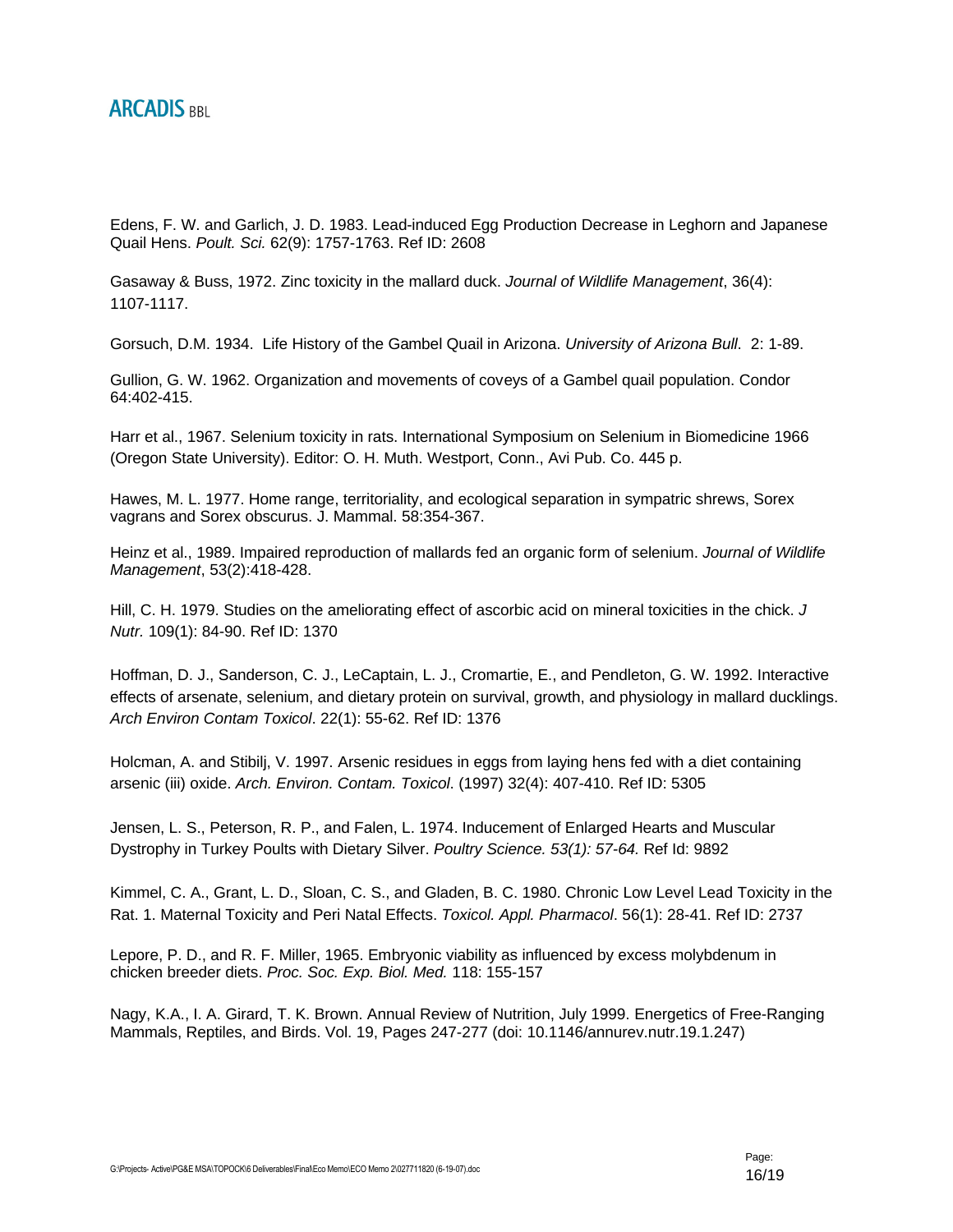Nagy KA, 2001. Food Requirements of Wild Animals: Predictive equations for the free-living mammals, reptiles, and birds. *Nutrition Abstracts and Reviews, Series* B71, 21R-31R.

Neiger, RD and Osweiler, GD. 1989. Effect of subacute low level dietary sodium arsenite on dogs. *Fund. Appl. Toxicol.* 13: 439-451. Ref ID: 14583

O'Farrell, Thomas P. and Larry Gilbertson. 1986. Ecology of the desert kit fox, Vulpes macrotis arsipus, in the Mojave Desert of southern California. *Bull. South. Calif. Acad. Sci.* 85(1):1-15.q

Pandey, R. and Srivastava S. P. 2000. Spermatotoxic effects of nickel in mice. Bull. *Environ. Contam. Toxicol.* 64[2]: 161-167. Ref ID: 36722

Rossi, F., R. Acampora, C. Vacca, S. Maione, M. G. Matera, R. Servodio, and E. Marmo. 1987. Prenatal and postnatal antimony exposure in rats: effect on vasomotor reactivity development of pups. *Teratog. Carcinog. Mutagen. 7*(5): 491-496.

Sample, B.E., D.M. Opresko, and G.W. Suter II. 1996. Toxicological Benchmarks for Wildlife: 1996 Revision. Oak Ridge National Laboratory, Oak Ridge, TN. 227 pp. **ES/ER/TM-86/R3.** 

Sample, B.E. and C.A. Arenal. 1999. Allometric Models for Interspecies Extrapolation of Wildlife Toxicity Data. Bull. Environ. Contam. Toxicol. (1999) 62: 653-663.

Sample, B.E., J.J. Beauchamp, R.A. Efroymson, and G.W. Suter, II. 1998a. Development and Validation of Bioaccumulation Models for Small Mammals. February. Prepared for the U.S. Department of Energy. ES/ER/TM-219.

Sample, B., J.J. Beauchamp, R. Efroymson, G.W. Suter, II, and T. Ashwood. 1998b. Development and Validation of Bioaccumulation Models for Earthworms. Oak Ridge National Laboratory. ES/ER/TM-220.

Sanchez, D., Ortega, A., Domingo, J. L., and Corbella, J. 1991. development toxicity evaluation of orthovanadate in the mouse. *Biol. Trace Elem. Res*. (1991) 30(3): 219-26. Ref ID: 17465

Schafer, E.W. 1972. "The Acute Oral Toxicity of 369 Pesticidal, Pharmaceutical and Other Chemicals to Wild Birds." *Toxicological and Applied Pharmacology*. Volume 21. Pages 315-330.

Schlicker & Cox, 1968. Maternal dietary zinc and development: Zinc, iron, and copper content of the rat fetus. *Journal of Nutrition*, 92:245-252

Schroeder, H. A and M. Mitchener. 1971. Toxic effects of trace elements on the reproduction of mice and rats. *Arch. Environ. Health*. 23: 102-106.

Schroeder, Henry A. and Mitchener, Marian. 1975. Life-term studies in rats. Effects of aluminum, barium, beryllium, and tungsten *J. Nutr*. 105(4): 421-7. Ref ID: 17086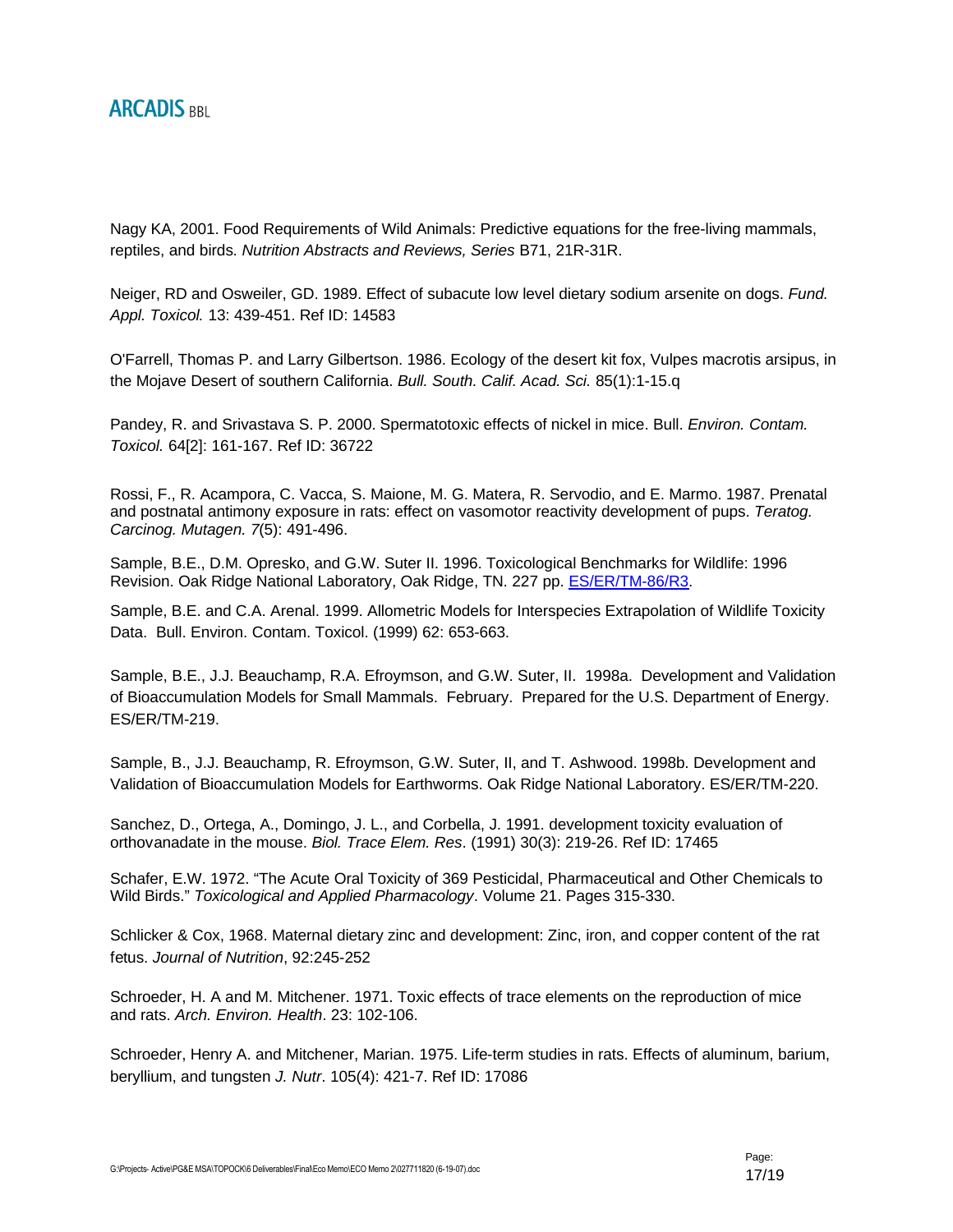Soholt, L. F. 1973. Consumption of primary production by a population of kangaroo rats (Dipodomys merriami) in the Mojave Desert. Ecol. Monogr. 43:357-376.

United States Environmental Protection Agency (USEPA). 1993. Wildlife Exposure Factors Handbook. U.S. Environmental Protection Agency. EPA/600/R-93/187a. Washington, DC.

1995. Great Lakes Water Quality initiative Criteria Documents for the Protection of Wildlife. U.S. Environmental Protection Agency, Office of Water, Washington, D.C. EPA-820\b-95\008.

1997. Ecological Risk Assessment Guidance for Superfund: Process for Designing and Conducting Ecological Risk Assessment. U.S. Environmental Protection Agency, Office of Solid Waste and Emergency Response, Washington, DC. EPA 540-R-97-0C5.

1999a. Region 6 Screening Level Ecological Risk Assessment Protocol for Hazardous Waste Combustion Facilities. August.

1999b. Ecological Risk Assessment and Risk Management Principles for Superfund Sites. Office of Emergency and Remedial Response, Washington, DC. OSWER Directive 9285.7-28.P.

2005. Guidance for Developing Ecological Soil Screening Levels (Eco-SSLs). OSWER Directive 9285.7-55. United States Environmental Protection Agency Office of Solid Waste and Emergency Response. Washington, DC. November 2003, revised March, 2005. http://www.epa.gov/ecotox/ecossl/

2006. Eco-SSL for Silver. Interim Final OSWER Directive 9285.7-77. U.S. Environmental Protection Agency Office of Solid Waste and Emergency Response. Washington, DC. October 2006.

Van Vleet, J. F. Induction of Lesions of Selenium Vitamin E Deficiency in Pigs Fed Silver. 1976. *American Journal of Veterinary Research.* 37(12): 1415-1420. Ref Id: 22589

Wolfe, G. W. 1997. Final report on the reproductive toxicity of potassium dichromate (hexavalent) (CAS No. 7778-50-9) administered in diet to BALB/c mice. National Toxicology Program RACB95002. 181 p. Ref ID: 25927

Yuhas, E. M., Schnell, R. C., and Miya, T. S. 1979. Dose-related alterations in growth and mineral disposition by chronic oral cadmium administration in the male Rat. *Toxicology.* 12(1): 19-29. Ref ID: 776

Zahid, Z. R., Al Hakkak, Z. S., Kadhim, A. H. H., Elias, E. A., and Al Jumaily, I. S. 1990. Comparative effects of trivalent and hexavalent chromium on spermatogenesis of the mouse. *Toxicol. Environ. Chem*. 25(2-3): 131-136.Ref ID: 3098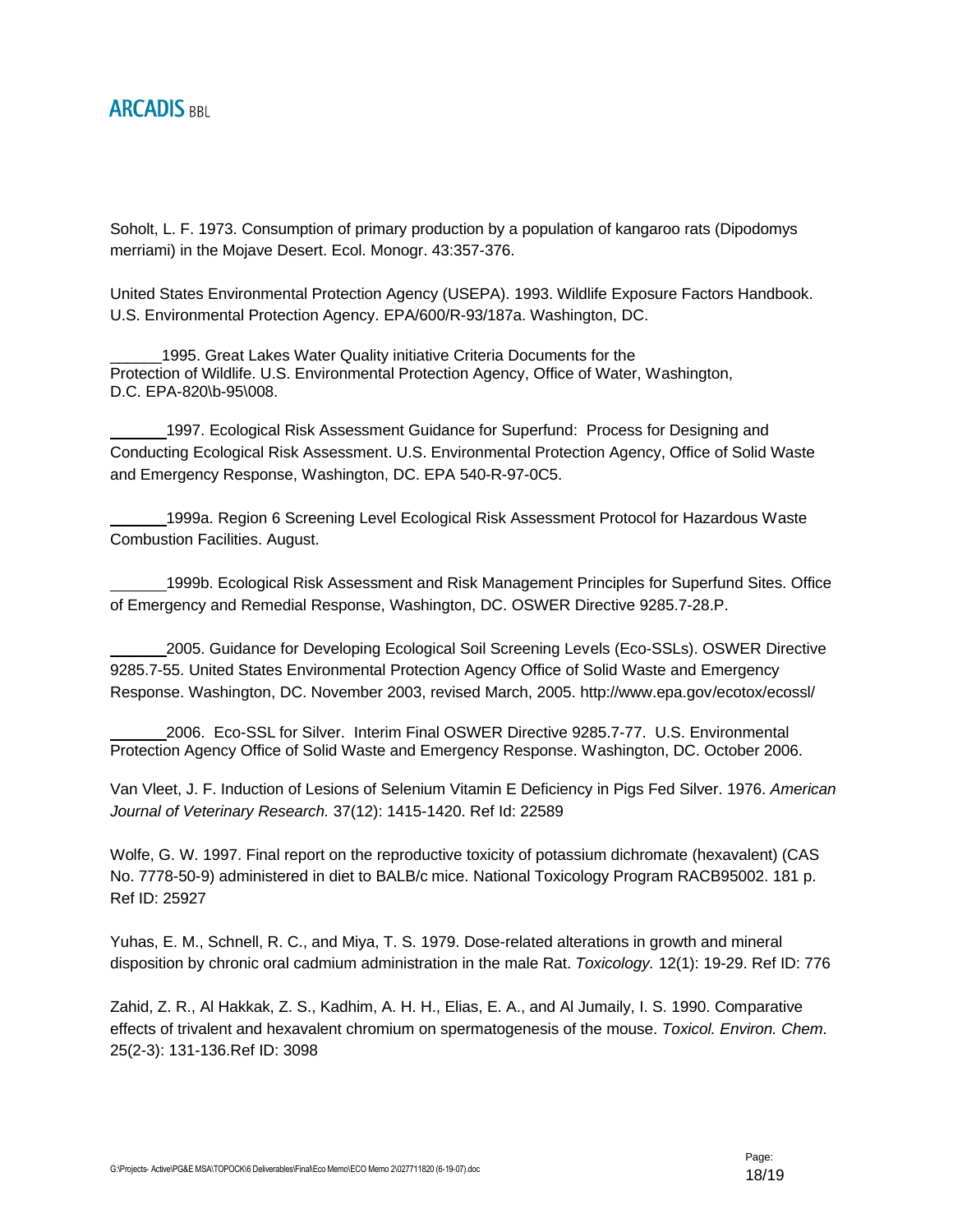

Zoellick, Bruce W. and Norman S. Smith. 1992. Size and spatial organization of home ranges of kit foxes in Arizona. J. Mammal. 73(1): 83-88.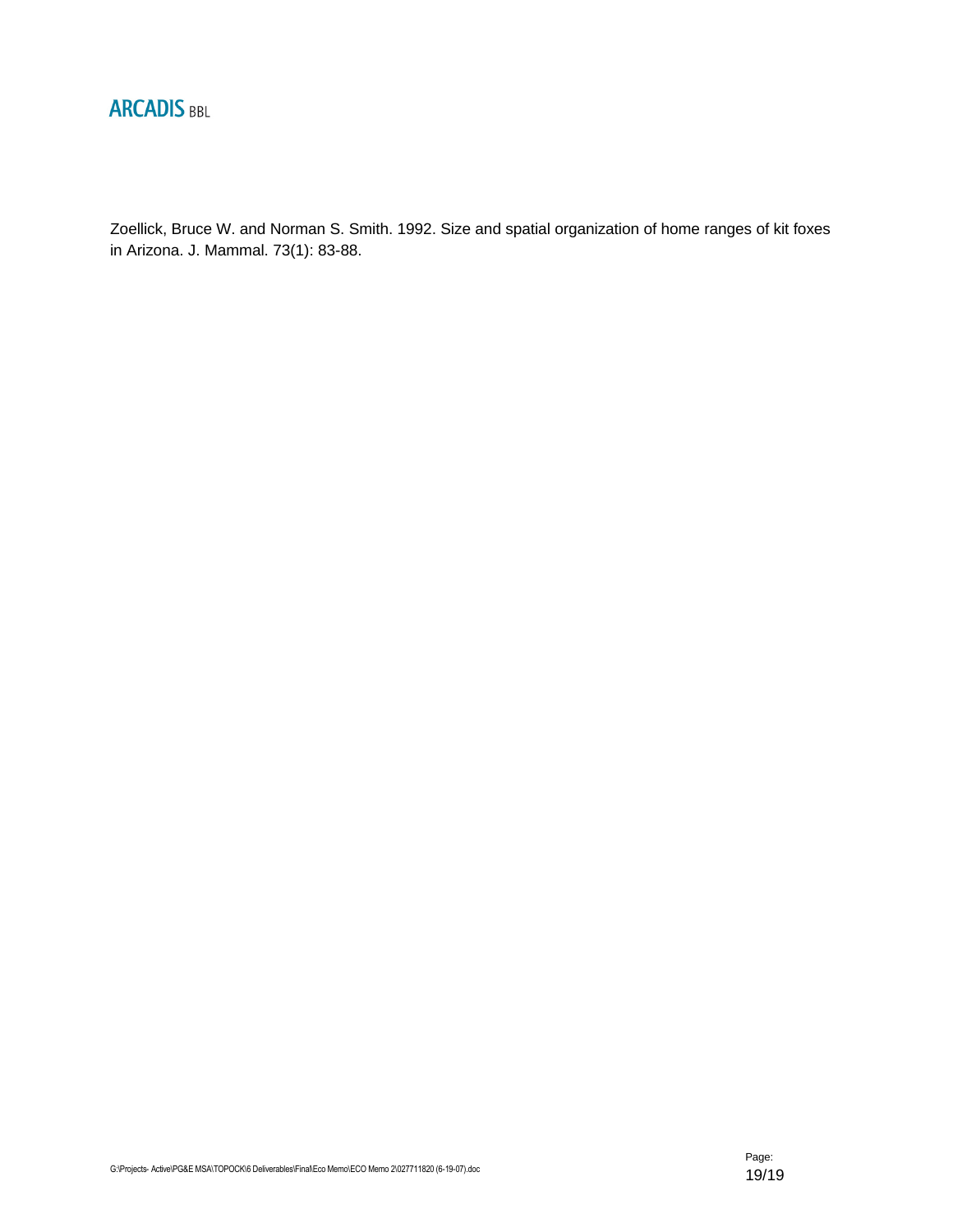#### **Table 1 Exposure Parameters for Representative Receptors Pacific Gas and Electric Topock Compressor Station Needles, California**

| <b>Exposure Parameters for Topock Representative Receptors</b> |            |              |                   |                                                                                                                                    |                          |                                                                                                                   |                           |                                                                                           |                               |                                                                                           |                          |                                                                                                                          |                              |                                                                                            |
|----------------------------------------------------------------|------------|--------------|-------------------|------------------------------------------------------------------------------------------------------------------------------------|--------------------------|-------------------------------------------------------------------------------------------------------------------|---------------------------|-------------------------------------------------------------------------------------------|-------------------------------|-------------------------------------------------------------------------------------------|--------------------------|--------------------------------------------------------------------------------------------------------------------------|------------------------------|--------------------------------------------------------------------------------------------|
| Parameter                                                      | Symbol     | (units)      | Gambel's<br>Quail | <b>Source</b>                                                                                                                      | Cactus<br>Wren           | <b>Source</b>                                                                                                     | <b>Red-tailed</b><br>Hawk | <b>Source</b>                                                                             | <b>Desert</b><br><b>Shrew</b> | <b>Source</b>                                                                             | <b>Desert Kit</b><br>Fox | <b>Source</b>                                                                                                            | Merriam's<br>Kangaroo<br>Rat | <b>Source</b>                                                                              |
| <b>Diet</b>                                                    |            |              |                   |                                                                                                                                    |                          |                                                                                                                   |                           |                                                                                           |                               |                                                                                           |                          |                                                                                                                          |                              |                                                                                            |
| Proportion of Diet Containing Plants                           | pla        | (proportion) |                   | CDFG (CalEPA,<br>2005)                                                                                                             | $\sim$                   |                                                                                                                   | $\sim$                    | $\sim$                                                                                    | --                            | $\sim$                                                                                    | $\sim$                   | $\overline{\phantom{a}}$                                                                                                 |                              | CDFG (CalEPA,<br>2005)                                                                     |
|                                                                |            |              |                   |                                                                                                                                    |                          | CDFG (CalEPA,<br>2005)                                                                                            |                           |                                                                                           |                               | CDFG (CalEPA,<br>2005)                                                                    |                          |                                                                                                                          |                              |                                                                                            |
| Proportion of Diet Containing Invertebrates                    | inv        | (proportion) | $\sim$            | $\overline{\phantom{a}}$                                                                                                           |                          |                                                                                                                   | $\sim$                    | $\overline{\phantom{a}}$                                                                  |                               |                                                                                           | $\sim$                   | $\overline{\phantom{a}}$                                                                                                 | $\overline{\phantom{a}}$     | $\overline{\phantom{a}}$                                                                   |
| Proportion of Diet Containing Mammals                          | mam        | (proportion) | $\sim$            | $\overline{\phantom{a}}$                                                                                                           | $\overline{\phantom{a}}$ | $\sim$                                                                                                            |                           | CDFG (CalEPA,<br>2005)                                                                    | $\overline{\phantom{a}}$      | н.                                                                                        |                          | Assumed based on<br>information<br>presented for the<br>kit fox in CDFG,<br>(CalEPA, 2005)                               | $\sim$                       | $\overline{\phantom{a}}$                                                                   |
| Ingestion Rate of Food                                         | IR         | (kg/day)     | 0.00649           | Nagy, 2001;<br>Table 1: Species-<br>specific feeding<br>rates.                                                                     | 0.00713                  | Nagy, 2001; ingestion<br>equation for<br>insectivorous birds                                                      | 0.0899                    | Nagy, 2001;<br>ingestion<br>equation for<br>carnivorous birds                             | 0.00216                       | Nagy, 2001;<br>ingestion<br>equation for<br>insectivores                                  | 0.0702                   | Nagy, 2001; Table<br>1: Species-specific<br>feeding rates.                                                               | 0.00282                      | Nagy, 2001; Table<br>1: Species-specific<br>feeding rates.                                 |
|                                                                |            |              | (dry weight)      |                                                                                                                                    | (dry weight)             |                                                                                                                   | (dry weight)              |                                                                                           | (dry weight)                  |                                                                                           | (dry weight)             |                                                                                                                          | (dry weight)                 |                                                                                            |
| <b>Body Weight</b>                                             | bw         | (kg)         | 0.1693            | Based on<br>average weight<br>for M/F adults<br>from Gorsuch,<br>1934; cited in<br><b>Birds of North</b><br>America, 2004-<br>2005 | 0.0389                   | Based on average<br>weight for M/F adults<br>from Anderson 1973;<br>cited in Birds of North<br>America, 2004-2005 | 1.134                     | Based on<br>average weight<br>for M/F adults;<br><b>USEPA, 1993</b>                       | 0.0168                        | Based on<br>average weight<br>for M/F adults for<br>short-tailed<br>shrew; USEPA,<br>1993 | 1.985                    | Based on the<br>average weight for<br>M/F adults;<br>O'Farrell et al.,<br>1986 cited in<br>Cal/Ecotox<br>(CalEPA, 2007). | 0.0343                       | Nagy, 1999 cited in<br>Nagy, 2001                                                          |
| <b>Media Uptake</b>                                            |            |              |                   |                                                                                                                                    |                          |                                                                                                                   |                           |                                                                                           |                               |                                                                                           |                          |                                                                                                                          |                              |                                                                                            |
| Percent Soil in Diet                                           |            |              | 10.4              |                                                                                                                                    | 9.3                      |                                                                                                                   | 1.4                       |                                                                                           | $\overline{2}$                |                                                                                           | 2.8                      |                                                                                                                          | 2.4                          |                                                                                            |
| Incidental Soil Ingestion Rate                                 | <b>SIR</b> | (kg/day)     | 0.000675          | Based on<br>American<br>Woodcock; EPA,<br>1993                                                                                     | 0.000663                 | Based on wild turkey;<br>Beyer et al., 1994                                                                       | 0.00126                   | Assumed to be<br>no greater than<br>1/2 soil intake of<br>red fox; Beyer et.<br>al., 1994 | 0.0000432                     | Based on white-<br>footed mouse;<br>Beyer et al.,<br>1994                                 | 0.00197                  | Based on the red<br>fox; Beyer et al.,<br>1994                                                                           | 0.0000677                    | Based on the<br>meadow vole; Beyer<br>et al., 1994                                         |
| <b>Site Usage</b>                                              |            |              |                   |                                                                                                                                    |                          |                                                                                                                   |                           |                                                                                           |                               |                                                                                           |                          |                                                                                                                          |                              |                                                                                            |
| Site Use Factor (assumed)                                      | <b>SUF</b> | (unitless)   |                   |                                                                                                                                    |                          |                                                                                                                   |                           |                                                                                           |                               |                                                                                           |                          |                                                                                                                          |                              |                                                                                            |
| Home Range*                                                    | <b>HR</b>  | acres        | 35.7              | Gullion, 1962;<br>cited in CDFG<br>(CalEPA, 2005)                                                                                  | 4.8                      | Anderson and<br>Anderson, 1973;<br>cited in CDFG<br>(CalEPA, 2005)                                                | 2471                      | CDFG, 2005                                                                                | 0.1                           | Based on dusky<br>shrew; (Hawes,<br>1977; cited in<br>CDFG (CalEPA,<br>2005)              | 3039                     | Zoellick, 1992                                                                                                           | 0.13                         | Based on 7.6<br>individuals per acre;<br>(Soholt, 1973; cited<br>in CDFG (CalEPA,<br>2005) |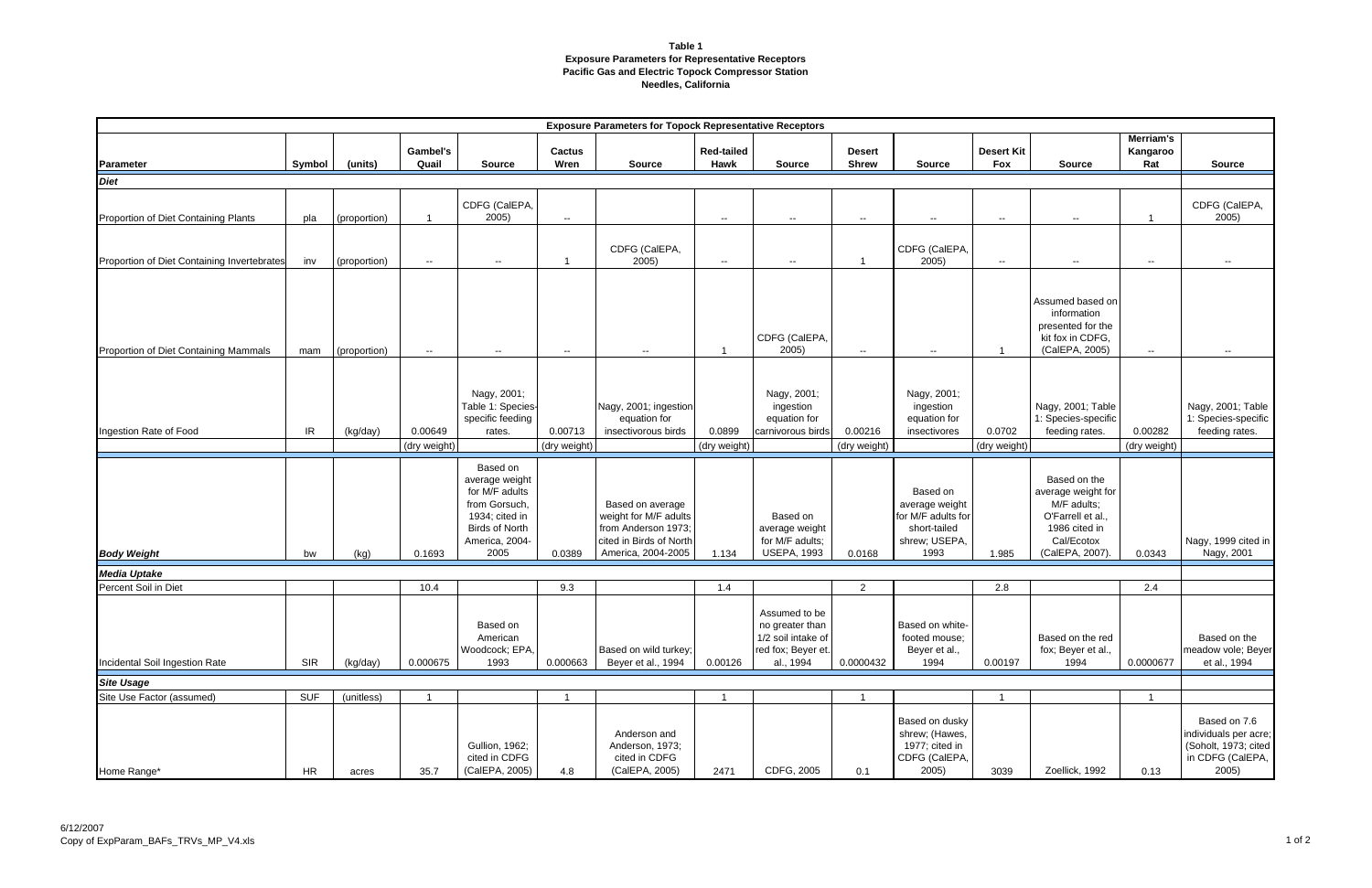#### **Table 1Exposure Parameters for Representative Receptors Pacific Gas and Electric Topock Compressor Station Needles, California**

Notes:

\* Home ranges were converted to acres if presented in units other than acres in respective sources.

Sources:

Anderson A. A. and A. Anderson 1973. The Cactus Wren. Univ. of Arizona Press, Tucson.

Beyer, W. N., E. Connor, and S. Gerould. 1994. Survey of soil ingestion by wildlife. Journal of Wildlife Management 58:375-382.

California Environmental Protection Agency (CalEPA). 2005. California Department of Fish and Game (CDFG). Biogeographic Data Branch: Wildlife Notes. http://www.dfg.ca.gov/bdb/html/cawildlife.html CalEPA. 2007. California Wildlife Biology, Exposure Factor, and Toxicity Database (CalEPA/Ecotox). http://www.oehha.ca.gov/scripts/cal\_ecotox/species.asp

Gorsuch, D.M. 1934. Life History of the Gambel Quail in Arizona. University of Arizona Bull. 2: 1-89.

Gullion, G. W. 1962. Organization and movements of coveys of a Gambel quail population. Condor 64:402-415.

Hawes, M. L. 1977. Home range, territoriality, and ecological separation in sympatric shrews, Sorex vagrans and Sorex obscurus. J. Mammal. 58:354-367.

Nagy, K.A., I. A. Girard, T. K. Brown. Annual Review of Nutrition, July 1999. Energetics of Free-Ranging Mammals, Reptiles, and Birds. Vol. 19, Pages 247-277 (doi: 10.1146/annurev.nutr.19.1.247)

Nagy KA, 2001. Food Requirements of Wild Animals: Predictive equations for the free-living mammals, reptiles, and birds. Nutrition Abstracts and Reviews, Series B71, 21R-31R

O'Farrell, Thomas P. and Larry Gilbertson. 1986. Ecology of the desert kit fox, Vulpes macrotis arsipus, in the Mojave Desert of southern California. Bull. South. Calif. Acad. Sci. 85(1):1-15.

Soholt, L. F. 1973. Consumption of primary production by a population of kangaroo rats (Dipodomys merriami) in the Mojave Desert. Ecol. Monogr. 43:357-376.

United States Environmental Protection Agency (USEPA). 1993. Wildlife Exposure Factors Handbook. U.S. Environmental Protection Agency. EPA/600/R-93/187a. Washington, DC.

Zoellick, Bruce W. and Norman S. Smith. 1992. Size and spatial organization of home ranges of kit foxes in Arizona. J. Mammal. 73(1): 83-88.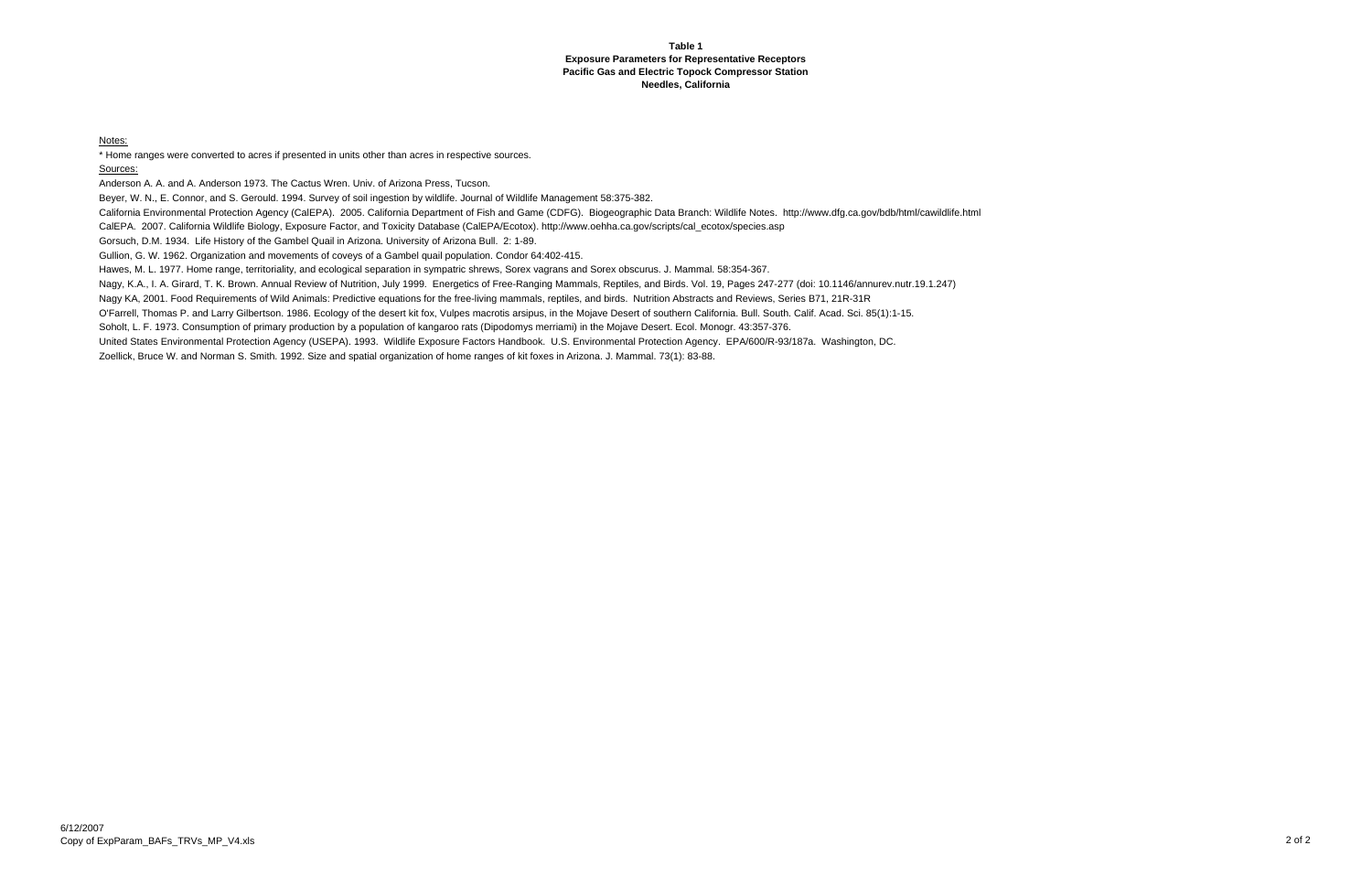#### **Table 2 Bioaccumulation Factors Pacific Gas and Electric Topock Compressor Station Needles, California**

|                            | Soil-to-Biota Bioaccumulation Factors* |                                                                        |                                                                                                                |  |  |  |  |
|----------------------------|----------------------------------------|------------------------------------------------------------------------|----------------------------------------------------------------------------------------------------------------|--|--|--|--|
| <b>Constituent</b>         | $BAFplant$ (dw)<br>(unitless)          | $BAFinvert$ (dw)<br>(unitless)                                         | $BAF_{\text{mammal}}(dw)$<br>(unitless)                                                                        |  |  |  |  |
| Antimony                   | $In(C_p) = 0.938 * In(Cs) - 3.233$     | 1.00                                                                   | 0.05                                                                                                           |  |  |  |  |
| Arsenic                    | 0.03752                                | $ln(C_i) = 0.706 * ln(Cs) - 1.421$                                     | $ln(C_m) = 0.8188 * ln(Cs) - 4.8471$                                                                           |  |  |  |  |
| <b>Barium</b>              | 0.156                                  | 0.091                                                                  | 0.0075                                                                                                         |  |  |  |  |
| Beryllium                  | $In(C_p) = 0.7345 * In(Cs) - 0.5361$   | 0.045                                                                  | 0.05                                                                                                           |  |  |  |  |
| Cadmium                    | $ln(C_p) = 0.546 * ln(Cs) - 0.475$     | $ln(C_i) = 0.795 * ln(Cs) + 2.114$                                     | $ln(C_m) = 0.4723 * ln(Cs) - 1.2571$                                                                           |  |  |  |  |
| <b>Total Chromium</b>      | 0.041                                  | 0.306                                                                  | $ln(C_m) = 0.7338 * ln(Cs) - 1.4599$                                                                           |  |  |  |  |
| <b>Hexavalent Chromium</b> | 0.041                                  | 0.306                                                                  | $ln(C_m) = 0.7338 * ln(Cs) - 1.4599$                                                                           |  |  |  |  |
| Cobalt                     | 0.0075                                 | 0.122                                                                  | $ln(C_m) = 1.307 * ln(Cs) - 4.4669$                                                                            |  |  |  |  |
| Copper                     | $ln(C_p) = 0.394 * ln(Cs) + 0.668$     | 0.515                                                                  | $ln(C_m) = 0.1444 * ln(Cs) + 2.042$                                                                            |  |  |  |  |
| Lead                       | $ln(C_p) = 0.561 * ln(Cs) - 1.328$     | $ln(C_i) = 0.807 * ln(Cs) - 0.218$                                     | $ln(C_m) = 0.4422 * ln(Cs) + 0.0761$                                                                           |  |  |  |  |
| Mercury                    |                                        | $ln(C_p) = 0.544 * ln(Cs) - 0.996b ln(C_i) = 0.3369 * ln(Cs) - 0.078d$ | $0.192^{\circ}$                                                                                                |  |  |  |  |
| Molybdenum                 | $0.25^\circ$                           | $0.55^\circ$                                                           | $ln(C_m) = 0.006*50*C_d^a$                                                                                     |  |  |  |  |
| Nickel                     | $ln(C_p) = 0.748 * ln(Cs) - 2.223$     | 1.059                                                                  | $ln(C_m) = 0.4658 * ln(Cs) - 0.2462$                                                                           |  |  |  |  |
| Selenium                   | $ln(C_p) = 1.104 * ln(Cs) - 0.677$     | $ln(C_i) = 0.733 * ln(Cs) - 0.075$                                     | $ln(C_m) = 0.3764 * ln(Cs) - 0.4158$                                                                           |  |  |  |  |
| Silver                     | 0.014                                  | 2.045                                                                  | 0.004                                                                                                          |  |  |  |  |
| Thallium                   | $0.004^a$                              | $0.55^{\circ}$                                                         | $0.112^c$                                                                                                      |  |  |  |  |
| Vanadium                   | 0.00485                                | 0.042                                                                  | 0.0123                                                                                                         |  |  |  |  |
| Zinc                       |                                        |                                                                        | $ln(C_p) = 0.554 * ln(Cs) + 1.575$   $ln(C_i) = 0.328 * ln(Cs) + 4.449$   $ln(C_m) = 0.0706 * ln(Cs) + 4.3632$ |  |  |  |  |

#### Notes:

BAF<sub>invert</sub> = Soil-to-invertebrate uptake bioaccumulation factor (unitless).

 $BAF_{\text{mammal}} = Soil-to-mammal uptake bioaccumulation factor (unitless).$ 

 $BAF<sub>plant</sub> =$  Soil-to-plant uptake bioaccumulation factor (unitless).

dw = Dry weight.

 $C_p$  = Constituent concentration in plants.

 $C_i$  = Constituent concentration in invertebrates.

 $C_s$  = Constituent concentration in soil.

 $C_m$  = Constituent concentration in mammals.

 $C_d$  = Concentration in diet.

Sources:

(a) Baes, C.F., R. Sharp, A. Sjoreen and R. Shor. 1984. A Review and Analysis of Parameters for Assessing Transport of Environmentally Released Radionuclides through Agriculture. Prepared by Oak Ridge National Laboratory for U.S. Dept. of Energy. 150 pp. \*All BAFs from USEPA, 2005, except as otherwise noted. Ecological Soil Screening Levels. March. http://www.epa.gov/ecotox/ecossl/

(b) Bechtel Jacobs Company LLC. 1998. Empirical Models for the Uptake of Inorganic Chemicals from Soil by Plants. Bechtel Jacobs Company LLC, Oak Ridge, Tennessee. BJC/OR-133.

(c) Sample, B.E., J.J. Beauchamp, R.A. Efroymson, and G.W. Suter, II. 1998a. Development and Validation of Bioaccumulation Models for Small Mammals. February. Prepared for the U.S. Department of Energy. ES/ER/TM-219.

(d) Sample, B., J.J. Beauchamp, R. Efroymson, G.W. Suter, II, and T. Ashwood. 1998b. Development and Validation of Bioaccumulation Models for Earthworms. Oak Ridge National Laboratory. ES/ER/TM-220. Sample et al, 1998b.

(e) Mean of available metal BAFs (invertebrates only). This follows approach in USEPA (1999a).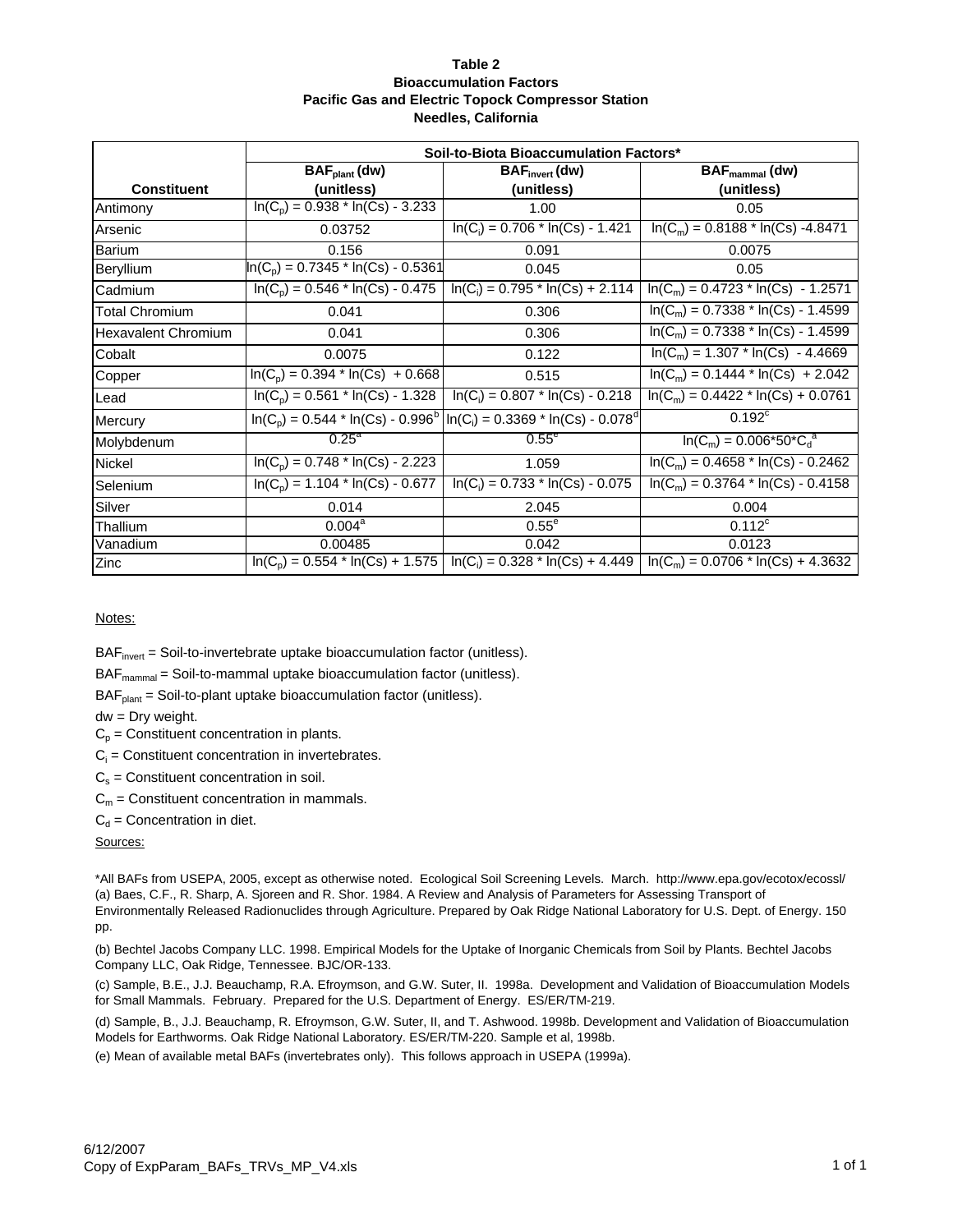#### **Table 3 Toxicity Reference Values Pacific Gas and Electric Topock Compressor Station Needles, California**

|                            | Wildlife TRVs (mg/kg-bw/day) |                        |                            |                          |                    |                             |                            |                             |  |  |
|----------------------------|------------------------------|------------------------|----------------------------|--------------------------|--------------------|-----------------------------|----------------------------|-----------------------------|--|--|
|                            | <b>Birds</b>                 |                        |                            |                          | <b>Mammals</b>     |                             |                            |                             |  |  |
|                            |                              |                        |                            |                          |                    |                             |                            |                             |  |  |
| <b>Constituent</b>         | <b>Low TRV</b><br>(NOAEL)    | <b>Source</b>          | <b>High TRV</b><br>(LOAEL) | Source                   | Low TRV<br>(NOAEL) | Source                      | <b>High TRV</b><br>(LOAEL) | <b>Source</b>               |  |  |
| <b>Metals</b>              |                              |                        |                            |                          |                    |                             |                            |                             |  |  |
| Antimony                   | <b>NA</b>                    |                        | <b>NA</b>                  |                          | 0.059              | <b>USEPA, 2005</b>          | 0.59                       | <b>USEPA, 2005</b>          |  |  |
| Arsenic                    | 2.24                         | <b>USEPA, 2005</b>     | 3.55                       | <b>USEPA, 2005</b>       | 1.04               | <b>USEPA, 2005</b>          | 1.66                       | <b>USEPA, 2005</b>          |  |  |
| Barium                     | <b>NA</b>                    |                        | <b>NA</b>                  |                          | 51.8               | <b>USEPA, 2005</b>          | 82.6                       | <b>USEPA, 2005</b>          |  |  |
| Beryllium                  | <b>NA</b>                    |                        | <b>NA</b>                  | $\overline{\phantom{a}}$ | 0.532              | <b>USEPA, 2005</b>          | 0.630                      | <b>USEPA, 2005</b>          |  |  |
| Cadmium                    | 1.47                         | <b>USEPA, 2005</b>     | 6.35                       | <b>USEPA, 2005</b>       | 0.770              | <b>USEPA, 2005</b>          | 7.7                        | <b>USEPA, 2005</b>          |  |  |
| Chromium                   | 2.66                         | <b>USEPA, 2005</b>     | 15.6                       | <b>USEPA, 2005</b>       | 2.40               | <b>USEPA, 2005</b>          | 9.62                       | <b>USEPA, 2005</b>          |  |  |
| <b>Hexavalent Chromium</b> | <b>NA</b>                    |                        | <b>NA</b>                  | $\overline{\phantom{a}}$ | 5.66               | <b>USEPA, 2005</b>          | 12                         | <b>USEPA, 2005</b>          |  |  |
| Cobalt                     | 7.61                         | <b>USEPA, 2005</b>     | 18.3                       | <b>USEPA, 2005</b>       | 7.33               | <b>USEPA, 2005</b>          | 18.8                       | <b>USEPA, 2005</b>          |  |  |
| Copper                     | 4.05                         | <b>USEPA, 2005</b>     | 12.1                       | <b>USEPA, 2005</b>       | 5.60               | <b>USEPA, 2005</b>          | 9.34                       | <b>USEPA, 2005</b>          |  |  |
| Lead                       | 1.63                         | <b>USEPA, 2005</b>     | 3.26                       | <b>USEPA, 2005</b>       | 4.70               | <b>USEPA, 2005</b>          | 8.90                       | <b>USEPA, 2005</b>          |  |  |
| Mercury                    | 0.039                        | CalEPA BTAG<br>(2002)  | 0.2                        | CalEPA BTAG<br>(2002)    | 0.25               | CalEPA<br><b>BTAG, 2002</b> | 4                          | CalEPA<br><b>BTAG, 2002</b> |  |  |
| Molybdenum                 | 3.5                          | Sample et al.,<br>1996 | 35.3                       | Sample et al.,<br>1996   | 0.26               | Sample et al.<br>1996       | 2.6                        | Sample et al.,<br>1996      |  |  |
| <b>Nickel</b>              | 6.71                         | <b>USEPA, 2005</b>     | 18.6                       | <b>USEPA, 2005</b>       | 1.70               | <b>USEPA, 2005</b>          | 3.40                       | <b>USEPA, 2005</b>          |  |  |
| Selenium                   | 0.23                         | CalEPA BTAG<br>2002    | 0.93                       | CalEPA BTAG.<br>2002     | 0.05               | CalEPA<br><b>BTAG, 2002</b> | 1.21                       | CalEPA<br><b>BTAG, 2002</b> |  |  |
| Silver                     | 2.02                         | <b>USEPA, 2006</b>     | 20.2                       | <b>USEPA, 2006</b>       | 6.02               | <b>USEPA, 2006</b>          | 60.2                       | <b>USEPA, 2006</b>          |  |  |
| Thallium                   | 0.35                         | <b>USEPA, 1999b</b>    | 3.5                        | <b>USEPA, 1999b</b>      | 0.48               | CalEPA<br><b>BTAG, 2002</b> | 1.43                       | CalEPA<br><b>BTAG, 2002</b> |  |  |
| Vanadium                   | 0.344                        | <b>USEPA, 2005</b>     | 0.688                      | <b>USEPA, 2005</b>       | 4.16               | <b>USEPA, 2005</b>          | 8.31                       | <b>USEPA, 2005</b>          |  |  |
| Zinc                       | 17.2                         | CalEPA BTAG.<br>2002   | 172                        | CalEPA BTAG,<br>2002     | 9.61               | CalEPA<br><b>BTAG, 2002</b> | 411.4                      | CalEPA<br>BTAG, 2002        |  |  |

| Notes:       |                                             |
|--------------|---------------------------------------------|
| kq           | kilograms                                   |
| mg/kg-bw/day | Milligrams per kilogram body weight per day |
| NΑ           | Not available.                              |
| LOAEL        | Lowest Observable Adverse Effects Level     |
| <b>NOAEL</b> | No Observable Adverse Effects Level         |
| <b>TRV</b>   | <b>Toxicity Reference Value</b>             |
| UF           | Uncertainty factor.                         |
|              | Not applicable.                             |

#### Sources:

Sample, B.E., D.M. Opresko, and G.W. Suter II. 1996. Toxicological Benchmarks for Wildlife: 1996 Revision. Oak Ridge National Laboratory, Oak Ridge, TN. 227 pp. ES/ER/TM-86/R3.

CalEPA 2002. Currently Recommended U.S. Environmental Protection Agency Region 9 Biological Technical Assistance Group (BTAG) Mammalian and Avian Toxicity Reference Values (TRVs). Department of Toxic Substances Control: Human and Ecological Risk Division. November 21.

USEPA 1999a. Region 6 Screening Level Ecological Risk Assessment Protocol for Hazardous Waste Combustion Facilities: Appendix E Toxicity Reference Values. August.

USEPA 2005, 2006. Guidance for Developing Ecological Soil Screening Levels (Eco-SSLs). OSWER Directive 9285.7-55. United States Environmental Protection Agency Office of Solid Waste and Emergency Response. Washington, DC. November 2003, revised March, 2005. http://www.epa.gov/ecotox/ecossl/